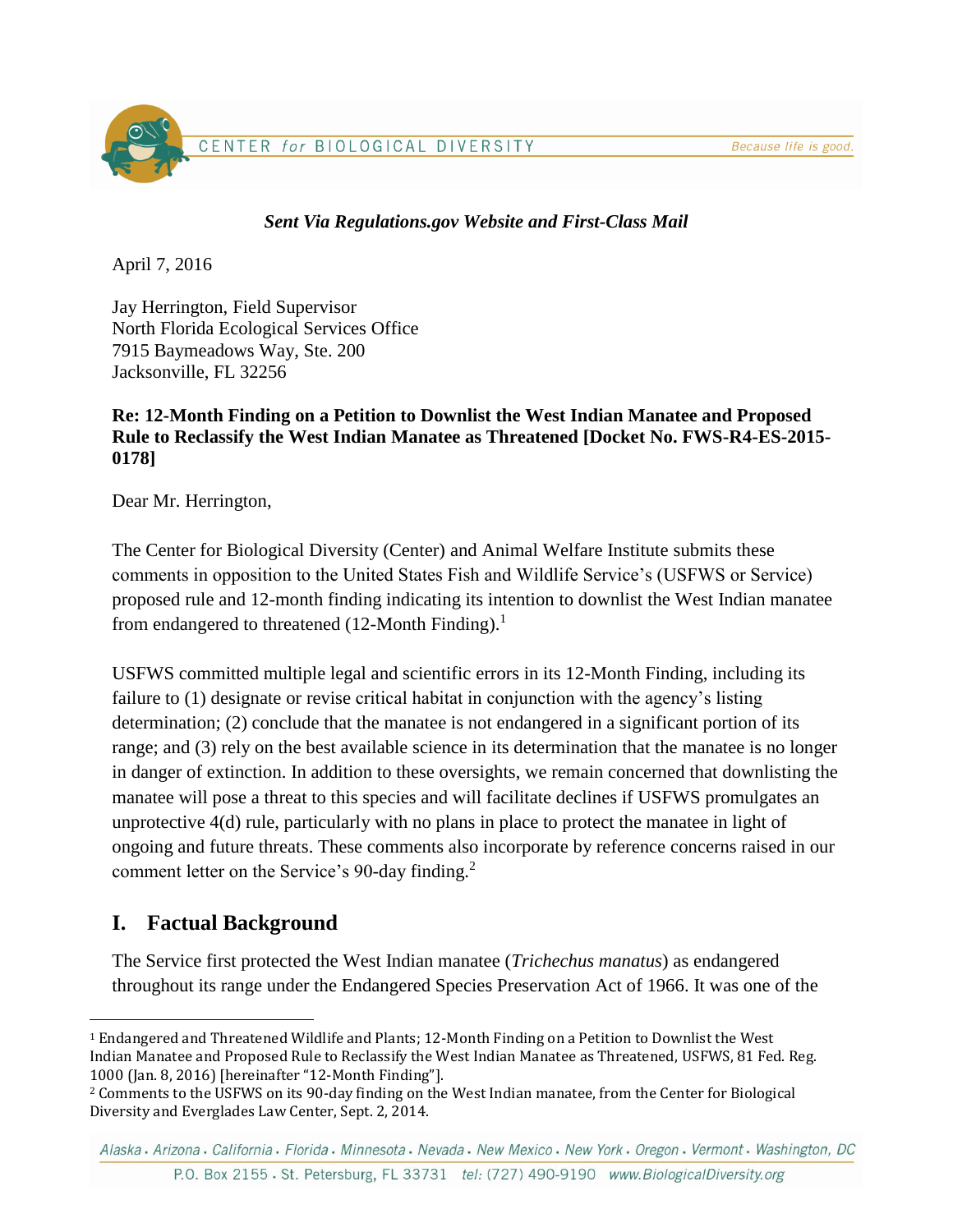first species to be protected under what was the precursor to the Endangered Species Act (ESA).<sup>3</sup> In 1973, the Service listed the manatee under the Endangered Species Act.<sup>4</sup>

Manatees are found in freshwater, brackish water, and marine environments. Typical habitats include coastal tidal rivers and streams, mangrove swamps, salt marshes, and freshwater springs.<sup>5</sup> Manatees are herbivores and feed on a wide range of aquatic vegetation.<sup>6</sup> Preferred feeding areas include shallow seagrass beds with ready access to deep channels.<sup>7</sup> Manatees use springs and freshwater runoff sites for drinking water and secluded canals, creeks, embayments, and lagoons for resting, cavorting, mating, calving, and nurturing their young.<sup>8</sup> Travel corridors include open waterways and channels.<sup>9</sup>

The manatee's inability to adequately thermoregulate in temperatures less than 68 degrees Fahrenheit can restrict it to natural and artificial sources of warm water. Natural warm water sources include springs, and artificial sources include heated water discharged from power and industrial plants.<sup>10</sup> Prolonged exposure to cold water temperatures can result in debilitation and death due to "cold stress" syndrome.<sup>11</sup> The loss of warm-water habitats is one of the leading threats facing the population and is likely to contribute to the decrease of manatees in the future. $12$ 

The West Indian manatee is divided into at least two subspecies. The Florida manatee (*Trichechus manatus latirostris*) is most abundant in Florida waters but may be found as far west as Texas and as far north as Massachusetts.<sup>13</sup> The Antillean manatee (*Trichechus manatus manatus*) is native to over twenty countries across the Greater Antilles, Central, and South America.<sup>14</sup> The Puerto Rico population of Antillean manatees is considered part of the Antillean subspecies, but is geographically and genetically isolated from both the Florida and larger

 $\overline{a}$ 

<sup>6</sup> *Id.*

7 *Id.* <sup>8</sup> *Id.*

<sup>3</sup> *Office of the Secretary, Native Fish and Wildlife, Endangered Species*, 32 Fed. Reg. 4001 (Mar. 11, 1967), *available at* http://www.nmfs.noaa.gov/pr/pdfs/fr/fr32-4001.pdf.

<sup>4</sup> 16 U.S.C. § 1531 *et seq*.

<sup>5</sup> *Id.*

<sup>9</sup> *Id.*

<sup>10</sup> James A. Powell, Ph.D., *Concerns regarding the US Fish & Wildlife Service's decision of "may affect but not adversely affecting" the West Indian Manatee of the proposed Lake Worth Inlet deepening and widening project,"* at 2 (February 27, 2014) (*hereinafter* "Powell Report").

<sup>11</sup> 75 Fed. Reg. 1574, 1575.

<sup>12</sup> *Id.*

<sup>13</sup> U.S. Fish & Wildlife Service, Endangered and Threatened Wildlife and Plants; 12-month Finding on a Petition to Revise Critical Habitat for the Florida Manatee (*Trichechus manatus latirostris*), 75 Fed. Reg. 1574, 1575 (January 12, 2010), *available at* http://www.gpo.gov/fdsys/pkg/FR-2010-01-12/pdf/2010-325.pdf#page=1; 12-Month Finding, at 1002.

<sup>14</sup> 12-Month Finding, at 1002-03.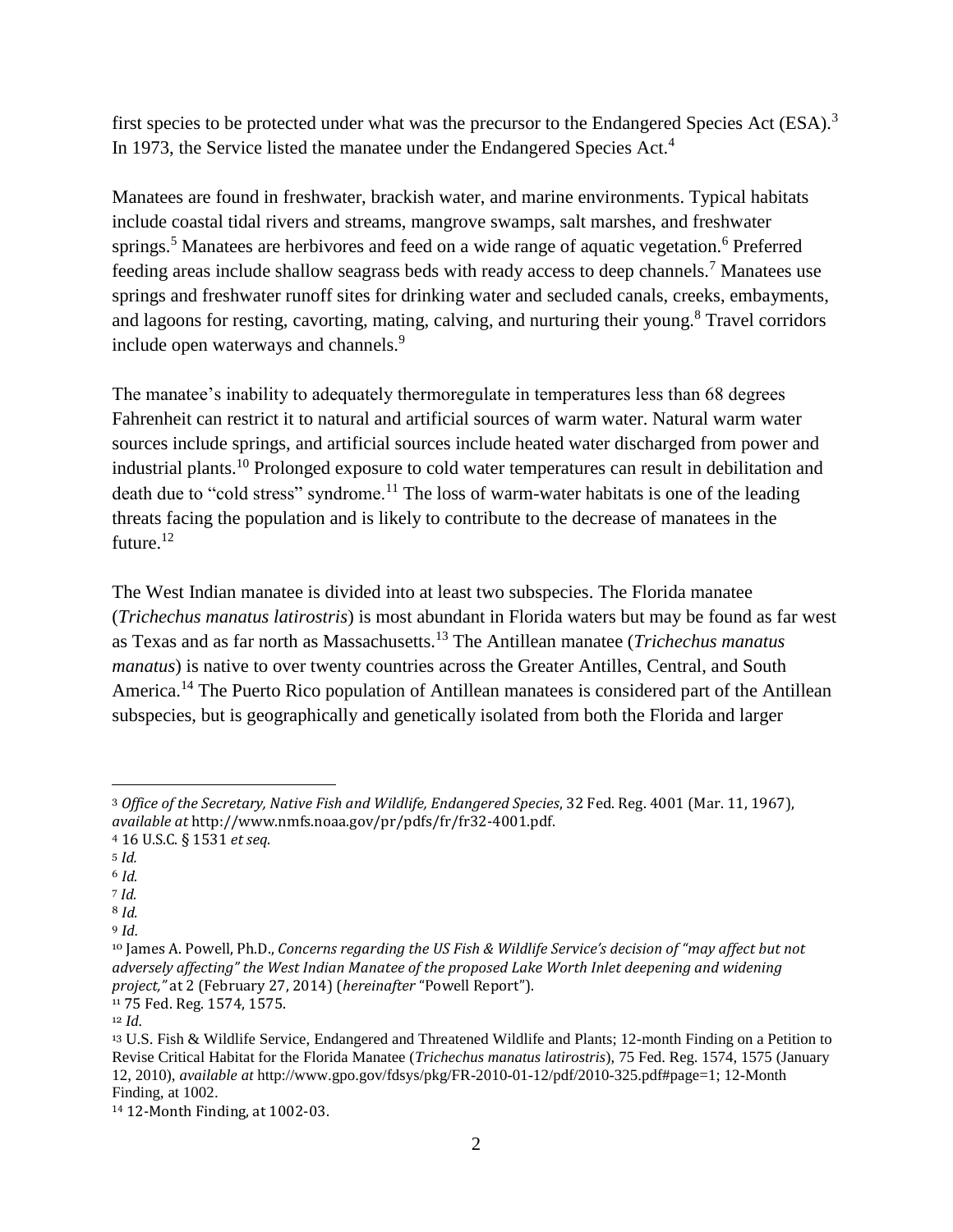Antillean manatee populations.<sup>15</sup> USFWS manages the Puerto Rico Antillean population as a separate unit; the Service has not broken down or designated the remaining Antillean populations into separate management units.<sup>16</sup>

The minimum number of manatees counted in Florida has generally increased since statewide aerial surveys began in 1991.<sup>17</sup> These surveys are performed during the winter months at warm water refuges. Yet, synoptic aerial counts have considerable biases as sightability can be related to environmental conditions such as water clarity, surface chop, and behavior of individual animals such as bottom resting compared to surface resting as examples.<sup>18</sup> Consequently, the Florida Fish and Wildlife Conservation Commission (FWC) has specific criteria as to appropriate conditions when surveys can be flown, including minimum wind speeds, fixed survey tracks, experience of observers, and ambient temperatures. The latter is particularly important since it is cold weather that causes manatees to aggregate at warm water sites, which are the focus of surveys.<sup>19</sup>

Since 2010, however, those counts have not followed a similar growth trajectory as previous years.<sup>20</sup> In 2010, 2011 and 2014, 5,077, 4,834, and 4,824 manatees were counted, respectively.<sup>21</sup> The 2015 population estimate that counted 6,063 individuals represented "near-perfect" counting conditions, allowing observers to count more manatees than usual.<sup>22</sup> In its 12-Month Finding, the Service reports the current manatee population at  $6,350$  individuals.<sup>23</sup> However, this population estimate was the product of a new survey method, which results in consistently higher population numbers than would have been reported using previous survey methods.<sup>24</sup> Thus, the most recent manatee population estimates do not necessarily represent an "increase" or "rebound" in manatee populations compared to previous censuses, but simply denote potentially improved survey conditions and a shift to a new survey method.<sup>25</sup>

 $\overline{a}$ 

<sup>21</sup> http://myfwc.com/research/manatee/projects/population-monitoring/synoptic-surveys/.

<sup>23</sup> 12-Month Finding, at 1024.

<sup>15</sup> Hunter, Margaret E. et al. *Puerto Rico and Florida Manatees Represent Genetically Distinct Groups*, 16 CONSERVATION GENETICS 1623-1635 (2012).

<sup>16</sup> 12-Month Finding, at 1007.

<sup>17</sup> Powell Report, at 3.

<sup>18</sup> *Id.*

<sup>19</sup> *Id.*

<sup>20</sup> *Id.*

<sup>22</sup> Liston, Barbara, Florida Manatee Population Shows Signs of Recovery, Maybe, Reuters (Mar. 17, 205), http://www.reuters.com/article/us-usa-florida-manatees-idUSKBN0MD2NZ20150317 ("advocates for the endangered manatee cautioned that near-perfect conditions for the headcount may have helped push the number higher than ever, said Holly Edwards, a biologist for the Florida Fish and Wildlife Conservation Commission").

<sup>24</sup> Martin, Julien et al., *Combining Information for Monitoring at Large Spatial Scales: First Statewide Abundance Estimate of the Florida Manatee*, 186 BIOLOGICAL CONSERVATION 44-51 (2015).

<sup>25</sup> *Id*., at 49 Fig.4 (comparing 2011 population estimates using previous survey method and the Martin et al. (2015) method, with the Martin et al. method reporting much higher populations).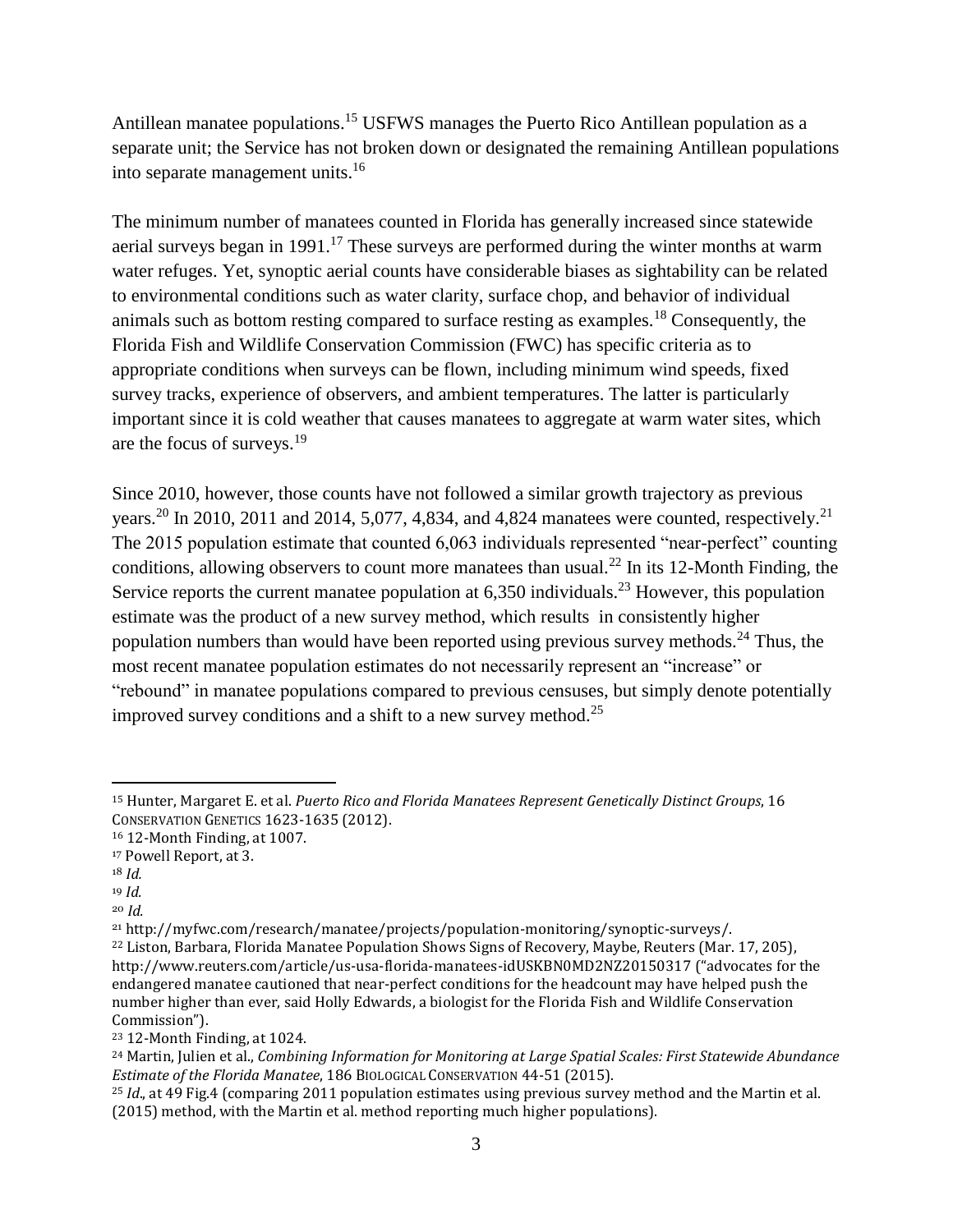Surveys of the Antillean manatees have not been consistently conducted across its range. Based on the opinions of local experts, the Service estimates the Puerto Rico population at 532 individuals and the global population of Antillean manatee at  $6,792$  individuals.<sup>26</sup>

In its 12-Month Finding, USFWS classified each country's manatee population as either increasing, stable, or decreasing.<sup>27</sup> The 12-Month Finding classified the Florida subspecies' population (6,350 individuals) as stable or increasing.<sup>28</sup> Regarding the Antillean subspecies, the 12-Month Finding listed the Puerto Rico (532 individuals), Honduras (100 individuals), and French Guiana (100 individuals) as stable, and the Bahamas (10 individuals) population as increasing.<sup>29</sup> It labeled populations in twelve other countries  $(4,150$  individuals) as decreasing, while population trends in the remaining four countries  $(1,900)$  individuals) are listed as unknown $30$ 

### *Florida manatee*

The Florida manatee population is divided into four regional management units (formerly subpopulations): Northwest, Upper St. John's River, Atlantic and Southwest.<sup>31</sup> The Northwest unit occupies the Florida Panhandle south to Hernando County. The Upper St. John's River unit encompasses the St. John's River south of Palatka. The Atlantic unit occupies the east coast of Florida from the lower St, John's River south of Palatka to the Florida Keys. The Southwest unit occurs from Pasco County south to Whitewater Bay in Monroe County.<sup>32</sup>

The Service designated critical habitat for the Florida manatee in 1976.<sup>33</sup> While it was one of the first ESA designations of critical habitat for an endangered species and the first for an endangered marine mammal, the designation did not list any of the required specific physical or biological features essential to the conservation of the manatee, which may require special management considerations or protection.<sup>34</sup>

The Service has prepared multiple 5-year reviews of the status and threats to the manatee, as required by the ESA. USFWS published its most recent 5-year review for the manatee in 2007.<sup>35</sup>

<sup>26</sup> 12-Month Finding, at 1002-03.

<sup>27</sup> 12-Month Finding, at 1002-03.

<sup>28</sup> *Id*.

<sup>29</sup> *Id*.

<sup>30</sup> *Id*.

<sup>31</sup> U.S. Fish & Wildlife Service, 2012 Final Stock Assessment Report, West Indian Manatee 1-2 (January 2014), (*hereinafter* "SAR 2012"), *available at* 

http://www.fws.gov/northflorida/manatee/SARS/FR00001606\_Final\_SAR\_WIM\_FL\_Stock.pdf. <sup>32</sup> *Id.*

<sup>33</sup> *See* 50 C.F.R. § 17.95(a).

<sup>34</sup> 16 U.S.C. § 1532(5)(A); Recovery Plan.

<sup>35</sup> West Indian Manatee (*Trichechus manatus*) 5-Year Review: Summary and Evaluation, USFWS (2007) [hereinafter 2007 5-Year Review].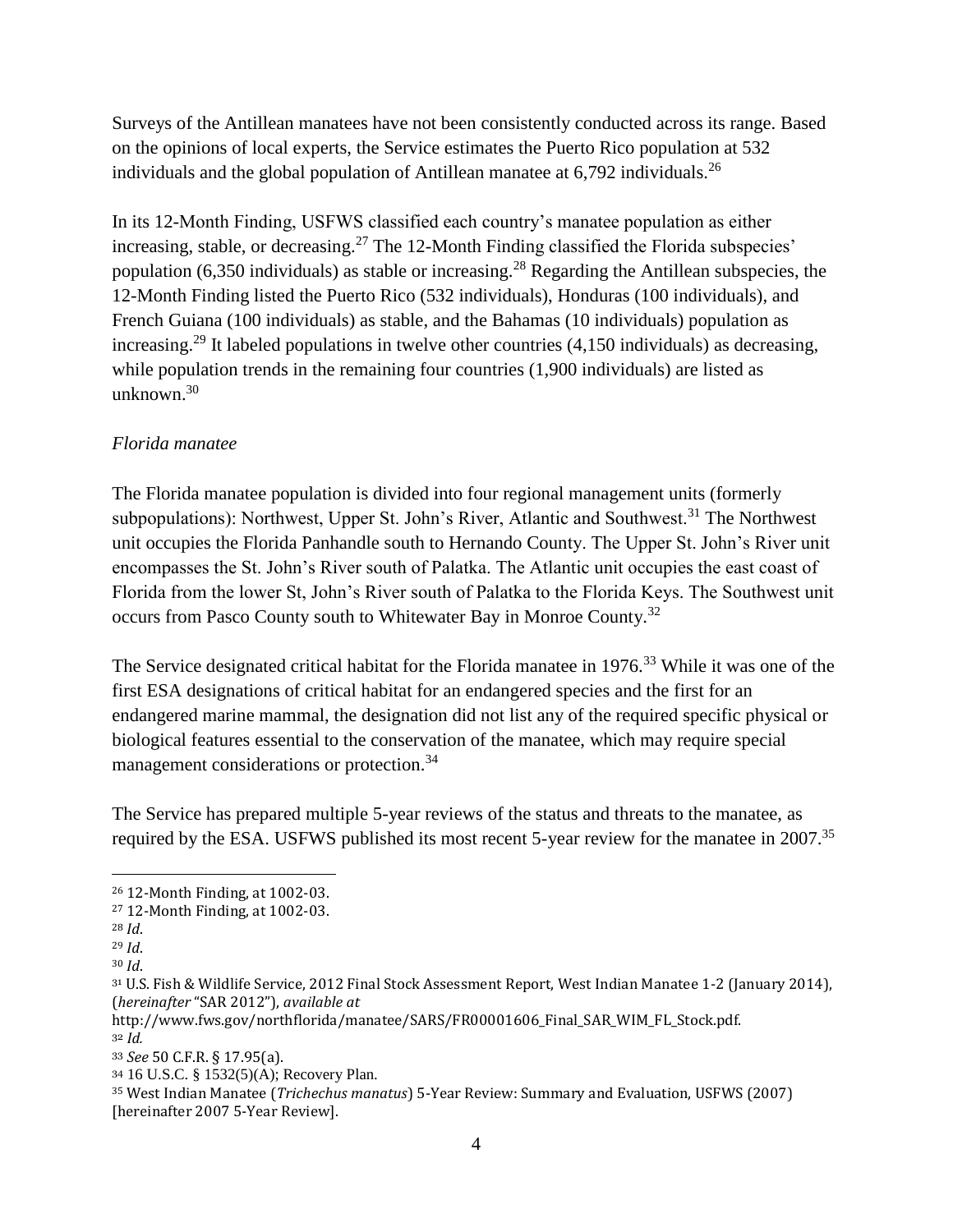This review focuses exclusively on the Florida manatee and Antillean populations in Puerto Rico and U.S. Virgin Islands—amounting to 542 of the approximately 6,792 Antillean manatees alive in the wild.<sup>36</sup> Based on the Service's review of these three populations, the 5-year review recommends downlisting all populations of the West Indian manatee from endangered to threatened under the ESA. $^{37}$  This recommendation was not based on any information or analysis of the status or trends of the Antillean manatee populations outside of Puerto Rico and the Bahamas.<sup>38</sup>

Since the Service published its 2007 5-Year Review, there have been additional, massive, and unaccounted-for die-offs of Florida manatees due to multiple cold-stress and red tide events, as well as eutrophication in the Indian River Lagoon. An unprecedented cold weather event during the winter of 2009-2010 was largely responsible for a record annual total number of 766 manatee deaths documented over that time span.<sup>39</sup> Of these deaths, 282 were directly attributed and an additional 197 were suspected to have been caused by the cold water event.<sup>40</sup> In 2011, FWC reported the second highest number of cold-stress related mortalities with 112 deaths directly attributed to the cold.<sup>41</sup> In addition to cold-related stress, hundreds of manatees have died in the past two years in Southwestern and Southeastern counties following eutrophication and red-tide events. In 2013, 277 manatees died as a result of red-tide, according to  $FWC<sup>42</sup>$  In 2013, at least 118 manatees died in the waters of the Indian River Lagoon that continue to be algae-laden today.<sup>43</sup> 2013 saw a record-breaking 830 deaths, approximately 17 percent of the total manatee population.<sup>44</sup> These events have likely affected the Florida manatee's population abundance and possibly its age and sex distribution.<sup>45</sup>

# **II. Legal Background**

Congress enacted the Endangered Species Act of 1973, in part, "to provide a program for the conservation of . . . endangered and threatened species" and their ecosystems.<sup>46</sup> One of the

<sup>40</sup> *Id.* at 8.

<sup>36</sup> 12-Month Finding, at 1002-03; 2007 5-Year Review, at ii.

<sup>37</sup> 2007 5-Year Review, at 35.

<sup>38</sup> 2007 5-Year Review, at ii.

<sup>39</sup> SAR 2012.

<sup>41</sup> *Id.*

<sup>42</sup> 2013 Final Red Tide Manatee Mortalities, Florida Fish and Wildlife Conservation Commission (2015), *available at* http://myfwc.com/media/3217971/2013RedTide.pdf.

<sup>43</sup> Greg Allen, "With Murky Water and Manatee Deaths, Lagoon Languishes," NPR, September 26, 2013 *at* http://www.npr.org/2013/09/26/223037646/with-murky-water-and-manatee-deaths-lagoon-languishes; http://myfwc.com/media/3217953/2013.pdf.

<sup>44</sup> David Fleshler, Manatee Numbers Down in South Florida, Sun Sentinel, January 4, 2014 *at* http://articles.sunsentinel.com/2014-01-04/news/fl-manatees-arrive-20140104\_1\_manatee-coordinator-florida-power-light-plantpalm-beach-county.

<sup>45</sup> Letter from Marine Mammal Commission to USFWS, September 21, 2011, *available at* http://mmc.gov/letters/pdf/2011/annual\_mtg\_fws\_92111.pdf. <sup>46</sup> 16 U.S.C. § 1531(b).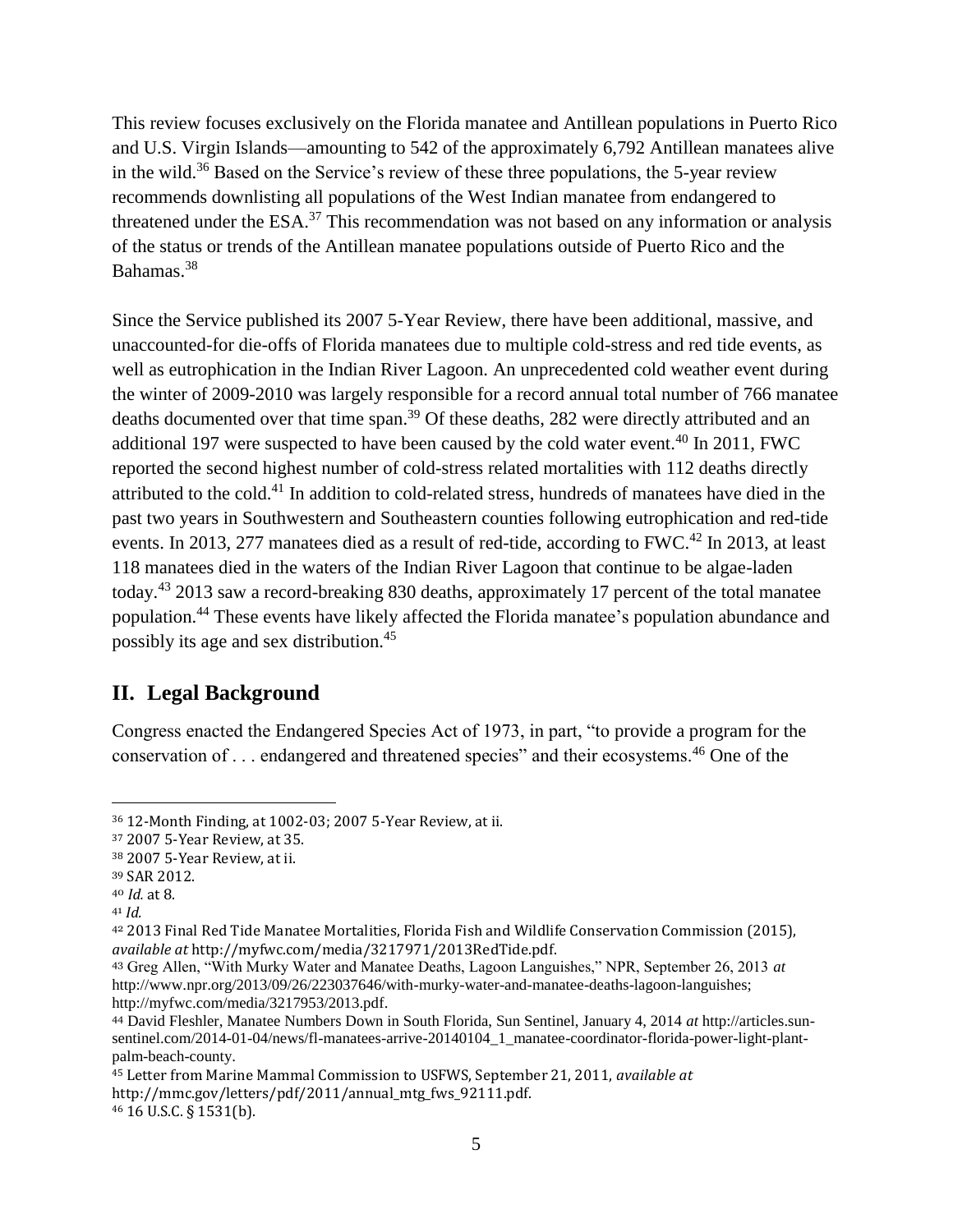Service's many duties under the ESA is to list species as threatened or endangered.<sup>47</sup> A species<sup>48</sup> is endangered if it is "in danger of extinction throughout all or a significant portion of its range."<sup>49</sup> The Service must list a species as threatened if it finds that the species is "likely to become an endangered species within the foreseeable future throughout all or a significant portion of its range."<sup>50</sup>

When the Service makes a listing determination, it must only do so using the best available scientific and commercial data and according to a set of five listing factors.<sup>51</sup> These factors are:

(A) the present or threatened destruction, modification, or curtailment of [the species'] habitat or range;

(B) overutilization for commercial, recreational, scientific, or educational purposes;

(C) disease or predation;

(D) the inadequacy of existing regulatory mechanisms; or

 $(E)$  other natural or manmade factors affecting its continued existence.<sup>52</sup>

To the maximum extent possible, the Service must designate "critical habitat" concurrent with a listing determination under 16 U.S.C. § 1533(a)(1).<sup>53</sup> Critical habitat is defined as "the specific areas . . . on which are found those physical or biological features (I) essential to the conservation of the species and (II) which may require special management considerations or protection.<sup>54</sup>

# **III. Discussion**

## **A. Downlisting the Manatee Is a Listing Decision that Requires the Agency to Designate Critical Habitat**

The Service has failed to propose critical habitat concurrently with its proposal to downlist the manatee across its range. As mentioned above, when USFWS makes a listing determination including a downlisting determination—the ESA requires USFWS to either designate critical habitat for the manatee or determine that such a designation is not prudent or determinable.<sup>55</sup> USFWS failed to do either in its 12-Month Finding.

<sup>47</sup> 16 U.S.C. § 153.(a)(1).

<sup>48</sup> "The term 'species' includes any subspecies of . . . wildlife . . ., and any distinct population segment of any species of vertebrate . . . wildlife which interbreeds when mature." 16 U.S.C. § 1532(16).

<sup>49</sup> 16 U.S.C. § 1532(6).

<sup>50</sup> 16 U.S.C. § 1532(20).

<sup>51</sup> 16 U.S.C. § 1533(b)(1)(A).

<sup>52</sup> 16 U.S.C. § 1533(a)(1)(A)-(E).

<sup>53</sup> 16 U.S.C. § 1533(a)(3)(A)(i).

<sup>54</sup> 16 U.S.C. § 1532((5)(A)(i)-(ii).

<sup>55</sup> 16 U.S.C. § 1533(a)(3)(A)(i).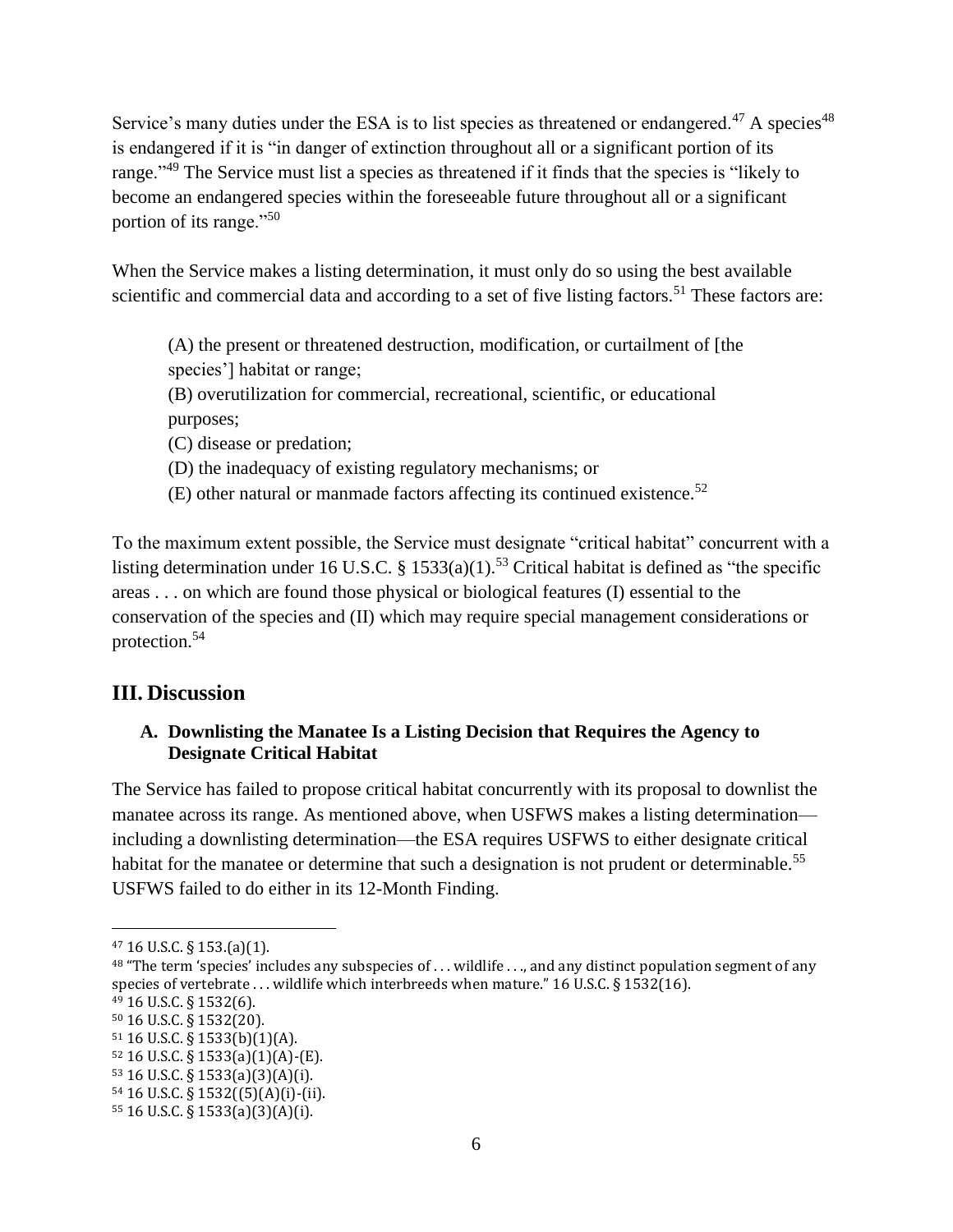The Endangered Species Act also provides that "[c]ritical habitat may be established for those species now listed as threatened or endangered species for which no critical habitat has heretofore been established as set forth in subparagraph (A)….<sup>"56</sup> Subparagraph A defines critical habitat as "(i) the specific areas within the geographical area occupied by the species, at the time it is listed ... on which are found those physical or biological features (I) essential to the conservation of the species and (II) which may require special management considerations or protection; and (ii) specific areas outside the geographical area occupied by the species at the time it is listed ... upon a determination by the Secretary that such areas are essential for the conservation of the species." 57

The "constituent elements" of critical habitat - which "*shall* be listed with the critical habitat description,"<sup>58</sup> - may include (1) space for individual and population growth, and for normal behavior; (2) food, water, air, light, minerals, or other nutritional or physiological requirements; (3) cover or shelter; (4) sites for breeding, reproduction, rearing of offspring, germination, or seed dispersal; and generally, (5) habitats that are protected from disturbance or are representative of the historic geographical and ecological distributions of a species. Department of Interior regulations also specify that these elements "may include, but are not limited to, the following: roost sites, nesting grounds, spawning sites, feeding sites, seasonal wetland or dry land, water quality or quantity, host species or plant pollinator, geological formation, vegetation type, tide, and specific soil types." *Id.*

There are no such elements listed in the West Indian manatee critical habitat designation. Because management of Critical Habitat is based on the management of constituent elements, this omission seriously compromises the utility of the designation.

This is all the more concerning because the Service has already recognized the need to designate critical habitat for the manatee. In 2008, the Center and other organizations petitioned USFWS to revise its critical habitat designation for the Florida manatee.<sup>59</sup> The petition argued that the critical habitat revision is required due to the lack of constituent elements in the original designation, changes in use patterns by manatees since the designation, and new information from scientific studies carried out since the designation.<sup>60</sup> Patterns of use have also changed, largely in response to coastal development, industrial growth, and increased recreational use of the manatee's nearshore habitats.<sup>61</sup> In 2010, USFWS agreed that critical habitat revisions were warranted and signaled its intent to designate critical habitat in the future.<sup>62</sup>

<sup>56</sup> 16 U.S.C. 1532(5)(A).

 $57$  16 U.S.C. §1532 (5)(A). This definition is also codified b regulation 50 CFR § 424.12(b). <sup>58</sup> *Id.* [emphasis added].

<sup>59</sup> Wildlife Advocacy Project, Save the Manatee Club, Center for Biological Diversity, and Defenders of Wildlife, "Petition for a Rule to Revise Critical Habitat for the Florida Manatee, Trichechus manatus latirostris, pursuant to the Endangered Species Act." (Dec. 19. 2008) (hereinafter "2008 Petition"), *available at* http://www.biologicaldiversity.org/species/mammals/Florida\_manatee/pdfs/ManateeCHPetition.pdf. <sup>60</sup> *Id*.

<sup>61</sup> *Id*.

<sup>62</sup> *Id*.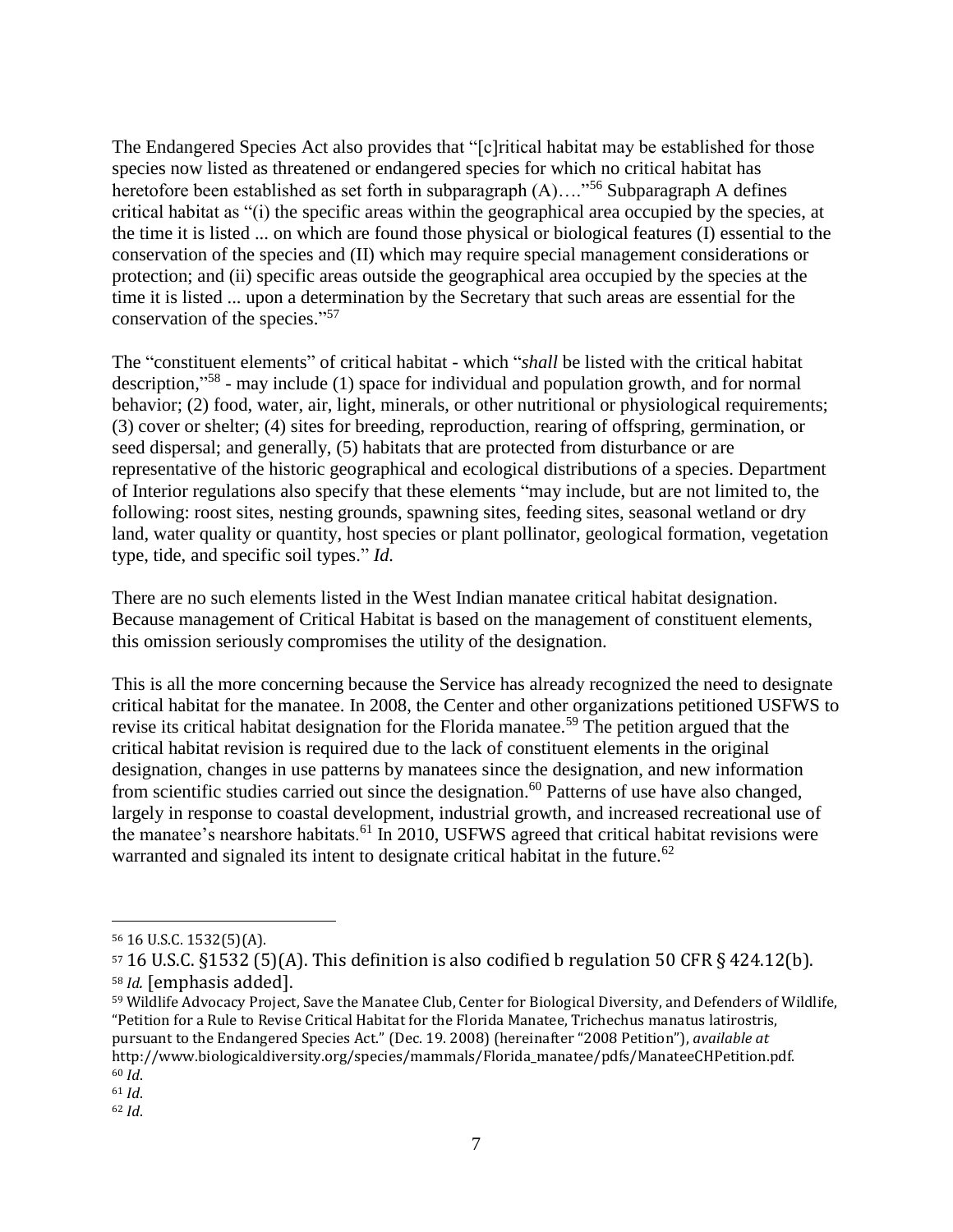If the Service ultimately decides to downlist the manatee, it must concurrently designate statutorily sufficient critical habitat. In its 12-month finding, USFWS has failed to indicate either its intention to designate such habitat or, alternatively, to determine that such a designation is not prudent or determinable.<sup>63</sup> Its failure to do so violates the ESA.<sup>64</sup>

### **B. Downlisting is Arbitrary and Capricious Because the Manatee Is Endangered in a Significant Portion of Its Range**

In its 12-month finding, the Service asserts that its recent policy for interpreting "significant portion of its range" precludes maintaining the endangered status of the manatee unless the species is in danger of extinction across all of its range.<sup>65</sup>

Under the Service's new "Significant Portion of Its Range" policy, if USFWS determines that a species is threatened throughout all of its range, it conducts no further analysis of whether the species is in danger of extinction in a "significant portion of its range" and, hence, should be protected as endangered.<sup>66</sup> In effect, with species such as the manatee, where the Service has already found the species to be threatened throughout its range, the agency has entirely written the "significant portion of its range" out of the definition of an endangered species.<sup>67</sup> This approach is fundamentally inconsistent with the ESA's language, legislative history, and purpose.<sup>68</sup>

The Service justified this element of the policy on a strained and ultimately improper rationale:

If a species is endangered or threatened throughout its range, no portions of its range can qualify as "significant." We made this change in response to numerous comments, which raised two issues. First, commenters were concerned that a species simultaneously meeting the definitions of an "endangered species" and a "threatened species" would be extremely confusing. Second, some commenters thought that it was inappropriate to protect the entire range of a species as endangered if the species, viewed rangewide, met the definition of a "threatened species." This change eliminates these concerns.<sup>69</sup>

<sup>63</sup> 16 U.S.C. § 1533(a)(3)(A)(i).

<sup>64</sup> 239 F. Supp. 2d 9, 21-22 (D.D.C. 2002) (reversed in part on other grounds) (failure to designate critical habitat concurrent with listing decision or make a "not-determinable" finding a "patent violation of an unequivocal statutory mandate").

<sup>65</sup> 12-Month Finding, at 1024. *See* U.S. Department of the Interior, Fish and Wildlife Service, U.S. Department of Commerce, National Oceanic and Atmospheric Administration, Final Policy on Interpretation of the Phrase

<sup>&</sup>quot; Significant Portion of its Range" in the Endangered Species Act's Definitions of "Endangered Species" and "Threatened Species"; Final Rule, 79 Fed. Reg. 37,578 (July 1, 2014) [hereinafter "SPR Rule"]. <sup>66</sup> *See* 79 Fed. Reg. at 37,579

<sup>67</sup> *See* 16 U.S.C. § 1531(6).

<sup>68</sup> *Defenders of Wildlife v. Norton*, 258 F.3d 1136, 1142 (9th Cir. 2001).

<sup>69</sup> 79 Fed. Reg. at 37,579.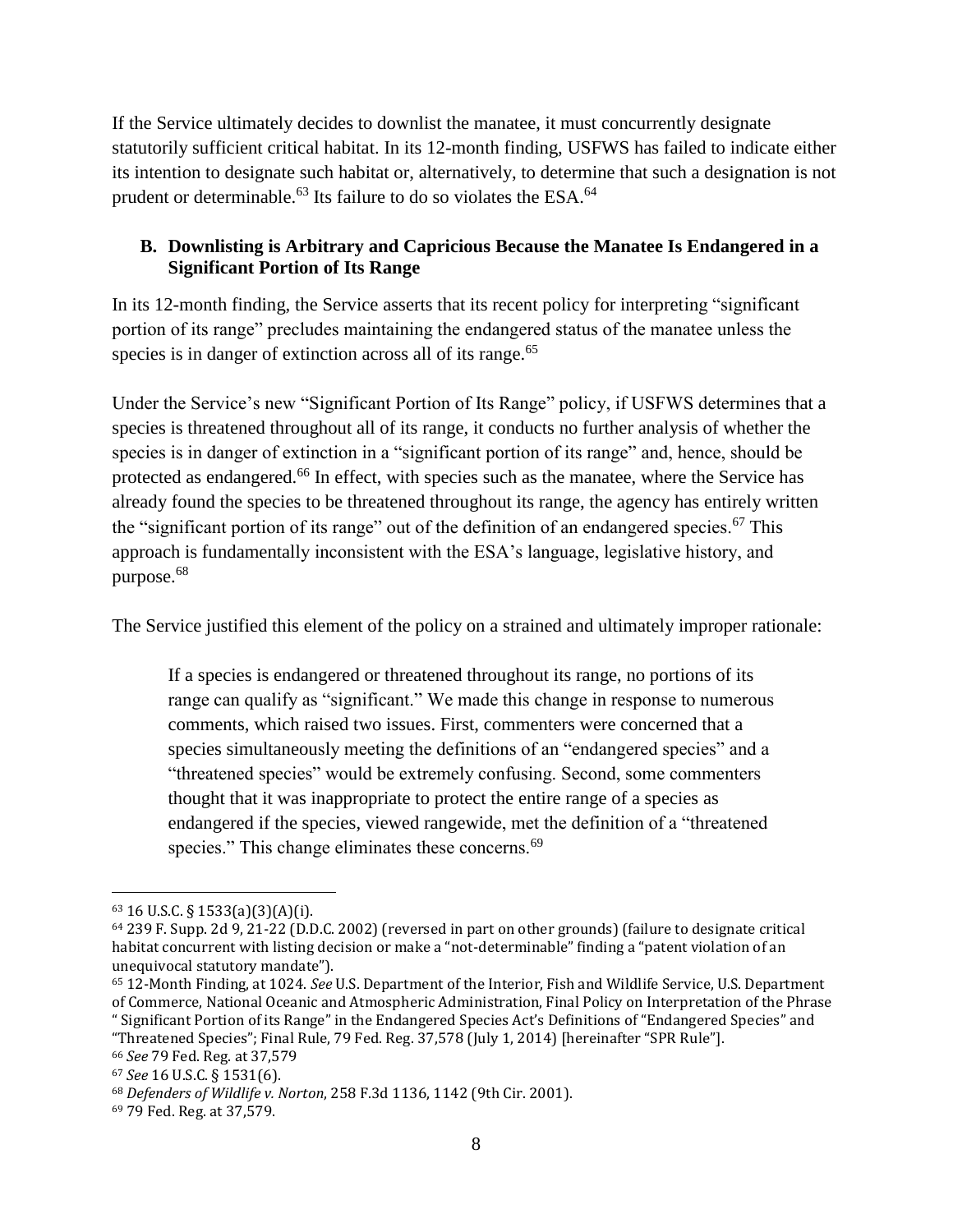While the policy may have eliminated the "concerns" of opponents of endangered species protection, it also unlawfully narrowed the statutory definition of an "endangered species." A species is "endangered" – and thus statutorily entitled to the protections that inure to an "endangered species" – whenever, based on the listing factors, the Service finds the species to be "in danger of extinction throughout all *or a significant portion of its range*."<sup>70</sup> Thus, in order to fully evaluate the conservation status of a species, and, in particular, to discern whether it may be "endangered," the agency must consider not only its status range-wide, but also whether it is in danger of extinction in a "significant portion of its range."<sup>71</sup>

The new policy ignores this requirement altogether, providing that if a species is "threatened" throughout its range, the Service will not even consider whether it is endangered in a "significant portion of its range."<sup>72</sup> Thus, the "significant portion of its range" language in the definition of an "endangered species" is stripped of all meaning for a species that is listed as "threatened" rangewide. This is impermissible.<sup>73</sup>

In its manatee downlisting, the Service stated: "[b]ecause we have concluded that the West Indian manatee is a threatened species throughout all of its range, no portion of its range can be 'significant' for purposes of the definitions of 'endangered species' and 'threatened species.'"<sup>74</sup> USFWS then referred to its Significant Portion of Its Range policy for justification. Applying this regulation, the agency failed to determine whether the manatee was in danger of extinction throughout a significant portion of its range. For instance, the Service did not address whether persistent population declines and habitat loss, combined with increases in poaching and pollution across the vast majority of the Antillean subspecies' population indicated that the manatee was in danger of extinction across some or all of this subspecies' range. Instead, because USFWS determined that the Florida population did not face a high risk of extinction in the next 100 years, impacts across the Antillean subspecies' population *could not* be significant. In other words, the Service determined that, if the manatee is not endangered *everywhere*, then it is endangered *nowhere*. This is an illegal interpretation of the ESA.

Because the agency did not make an initial determination as to whether the manatee was at risk of extinction over a significant portion of its population, its proposed downlisting violates the ESA.<sup>75</sup> The failure of the Service's new rule to stop or even consider persistent declines across

 $\overline{a}$ 

<sup>74</sup> 12-Month Finding, at 1024.

<sup>70</sup> 16 U.S.C. § 1531(6) (emphasis added).

<sup>71</sup> *Id*.

 $72$  79 Fed. Reg. at 37,609 (explaining a portion of a species range can only be "significant" "if the species is not currently endangered or threatened throughout its range").

<sup>73</sup> *Defenders of Wildlife*, 258 F.3d at 1142 ("[T]he Secretary's interpretation of 'a significant portion of its range' has the effect of rendering the phrase superfluous. Such a redundant reading of a significant statutory phrase is unacceptable.").

<sup>75</sup> 16 U.S.C. § 1532(6).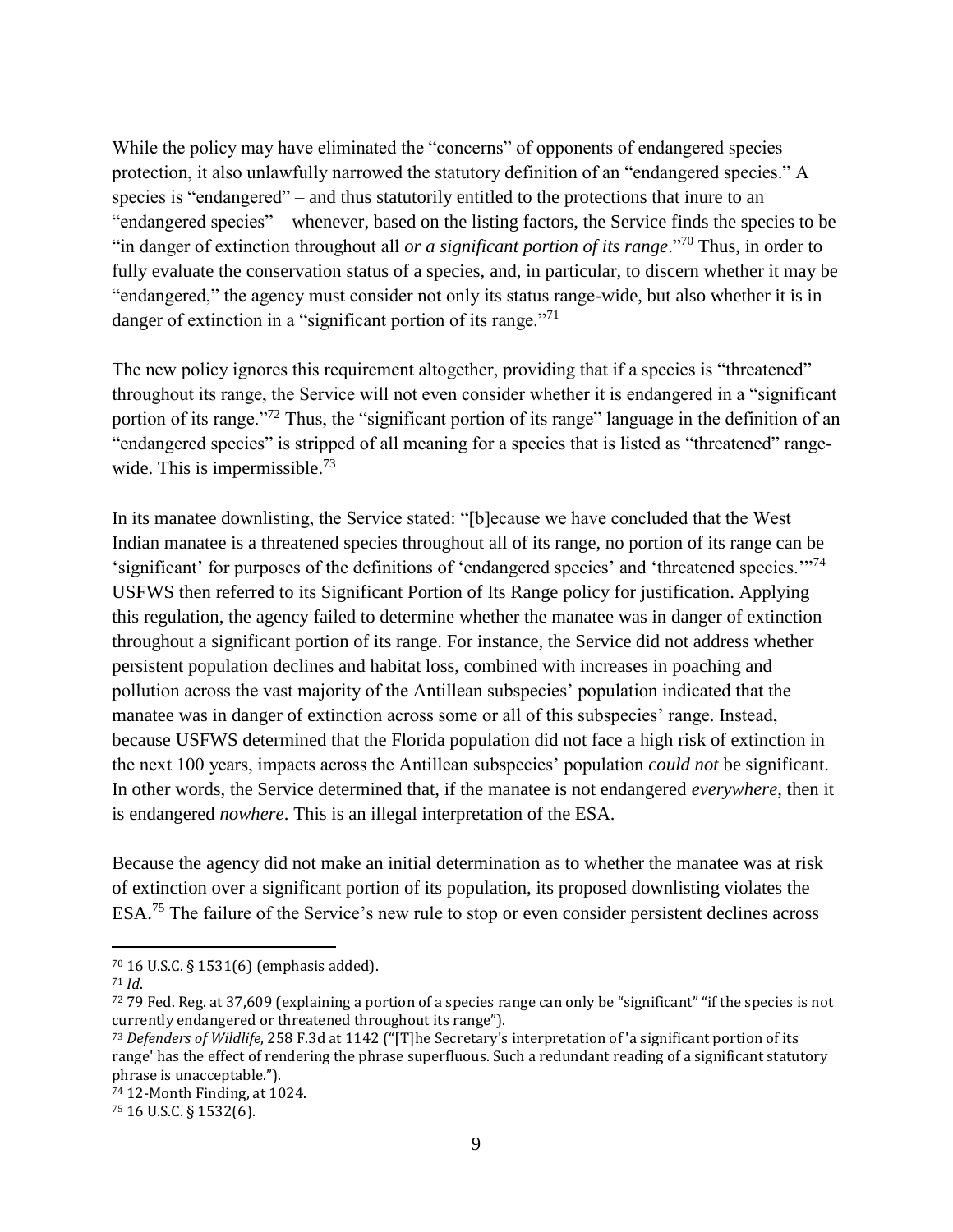nearly half of the manatee's total worldwide population only serves to highlight the illegality of this rule and its failure to provide adequate conservation to endangered and threatened species.

### **C. FWS Does Not Rely on the Best Available Scientific and Commercial Data in Its Decision to Downlist the Manatee**

The Service does not rely on the best available science in its decision to downlist the manatee. USFWS listed as the one of the primary bases of its decision the results of population viability modeling from Runge et al. (2015) and Castelblanco-Martinez et al. (2012).<sup>76</sup> However, the Service cannot rely on Runge et al. (2015) and Castelblanco-Martinez et al. (2012) to conclude that the current status of the Manatee warrants downlisting because the population viability modeling does not rely on the best available science.

## **1. Population Viability Modeling of the Florida Manatee Population Does Not Rely on the Best Available Science**

The Service cannot properly rely on the modelling results in Runge et al. because this model's underlying assumptions are faulty, principally that there will be no future increase in the various threats Florida manatees face.<sup>77</sup> Specifically, the Runge et al. report warns, "[i]n the comparison of threats . . . it was assumed that the various threats operate at their current levels indefinitely."<sup>78</sup> In addition, this model failed to account for any of the most recent major mortality events, including recent cold snaps, severe red tide, and seagrass loss in the Indian River Lagoon.<sup>79</sup>

Contrary to the assumptions and parameters of Runge et al.'s population modeling, the best available scientific and commercial data indicate threats are increasing and will continue to increase. Runge et al. only input five threats into their population viability analysis: "watercraftrelated mortality, loss of warm-water habitat, red tide, mortality in water-control structures . . . and mortality resulting from interaction with marine debris (for example, fishing lines, trap lines)."80

### *Watercraft mortality is increasing*

Regarding watercraft-related death rates, Runge et al. assume watercraft mortality rates will remain similar to those present from 2001 to 2009.<sup>81</sup>

<sup>76</sup> 12-Month Finding, at 1000.

<sup>77</sup> Runge, M. C. et al., *Status and Threats Analysis for the Florida Manatee (*Trichechus manatus latirostris), U.S. Geological Survey 20 (2015), *available at* http://pubs.usgs.gov/of/2015/1083/pdf/ofr2015-1083.pdf. <sup>78</sup> *Id*.

<sup>79</sup> *Id*. at 2.

<sup>80</sup> *Id*. at 3.

<sup>81</sup> *Id*. at 10.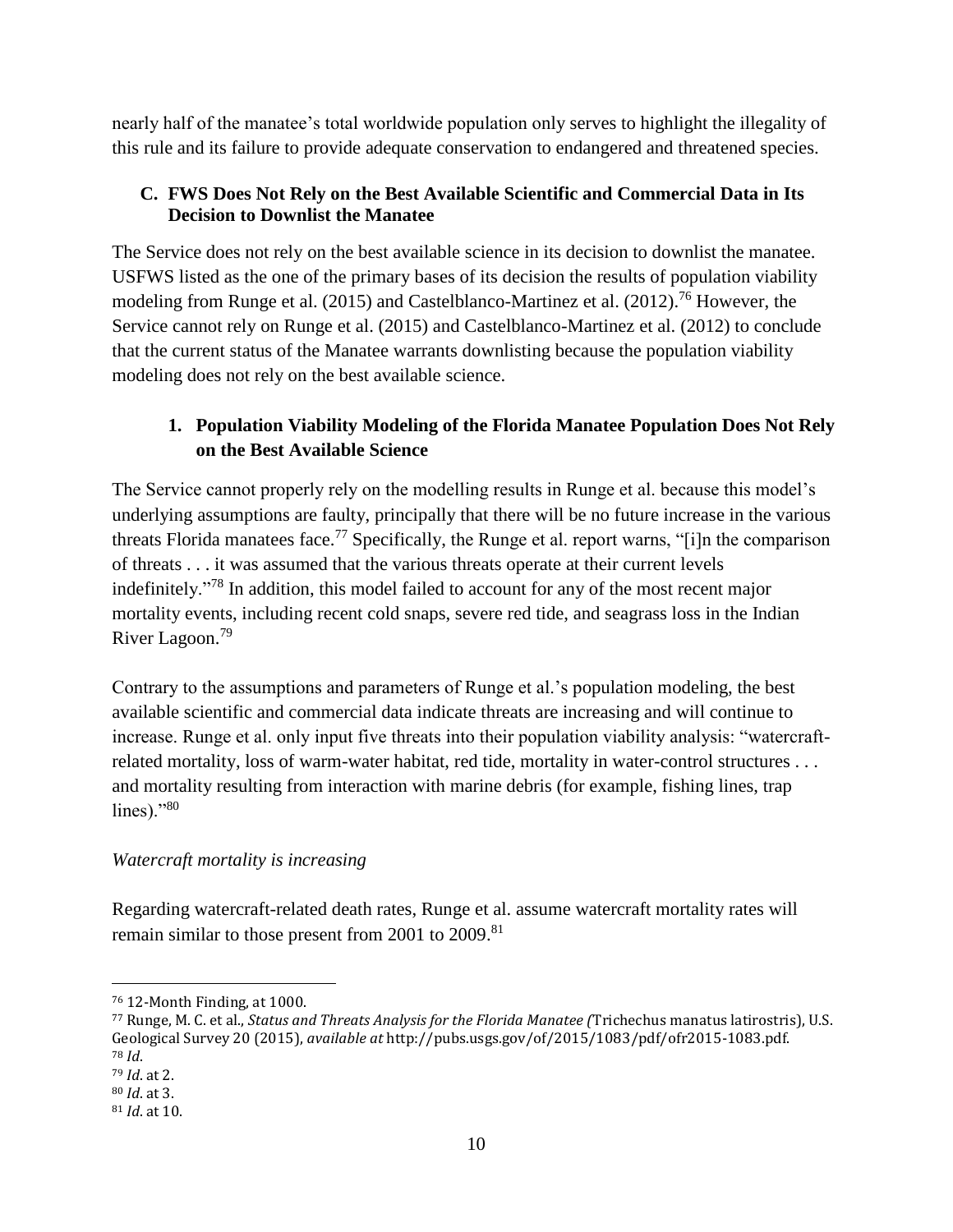In its 5-year review, USFWS compares the rates of human-caused and natural mortality in each of Florida's four management units.<sup>82</sup> In the Northwest and Southwest regions, manatee mortality was equally split among human and natural causes, while the Service lists the majority of mortalities in the Upper St. Johns and Atlantic Coast regions as human-caused.<sup>83</sup> The 5-year review lists watercraft-related mortality as the leading cause of human-induced death in all regions.<sup>84</sup> Watercraft-related mortalities have steadily risen throughout the decades. In the 1970s, the average annual rate of watercraft mortality was approximately  $13.^{85}$  This rose to 32 in the 1980s, 52 in the 1990s, 83 in the 2000s, and 80 in the 2010s.<sup>86</sup> The first two and a half months in 2016 have seen an unprecedented 23 manatee mortalities.<sup>87</sup> If this rate continues, 2016 will be the deadliest year on record, amounting to 120 mortalities.



As USFWS has recognized, the number of watercraft-related mortalities has been shown to rise with the total number of watercraft navigating Florida's waters. The number of registered

<sup>82</sup> 2007 5-Year Review, at 14.

<sup>83</sup> *Id*.

<sup>84</sup> *Id*.

<sup>85</sup> Yearly Mortality Summaries: 1974-2014, Florida Fish and Wildlife Conservation Commission, http://myfwc.com/research/manatee/rescue-mortality-response/mortality-statistics/yearly/ (last accessed Mar. 19, 2016); 2015 Manatee Mortalities, Florida Fish and Wildlife Conservation Commission,

http://myfwc.com/research/manatee/rescue-mortality-response/mortality-statistics/2015/ (last accessed Mar. 19, 2016).

<sup>86</sup> Yearly Mortality Summaries: 1974-2014, Florida Fish and Wildlife Conservation Commission,

http://myfwc.com/research/manatee/rescue-mortality-response/mortality-statistics/yearly/ (last accessed Mar. 19, 2016); 2015 Manatee Mortalities, Florida Fish and Wildlife Conservation Commission,

http://myfwc.com/research/manatee/rescue-mortality-response/mortality-statistics/2015/ (last accessed Mar. 19, 2016).

<sup>87</sup> YTD Preliminary Manatee Mortality Table by County From: 01/01/2016 to 03/11/2016, Florida Fish and Wildlife Conservation Commission (2016), *available at* http://myfwc.com/media/3389228/YearToDate.pdf.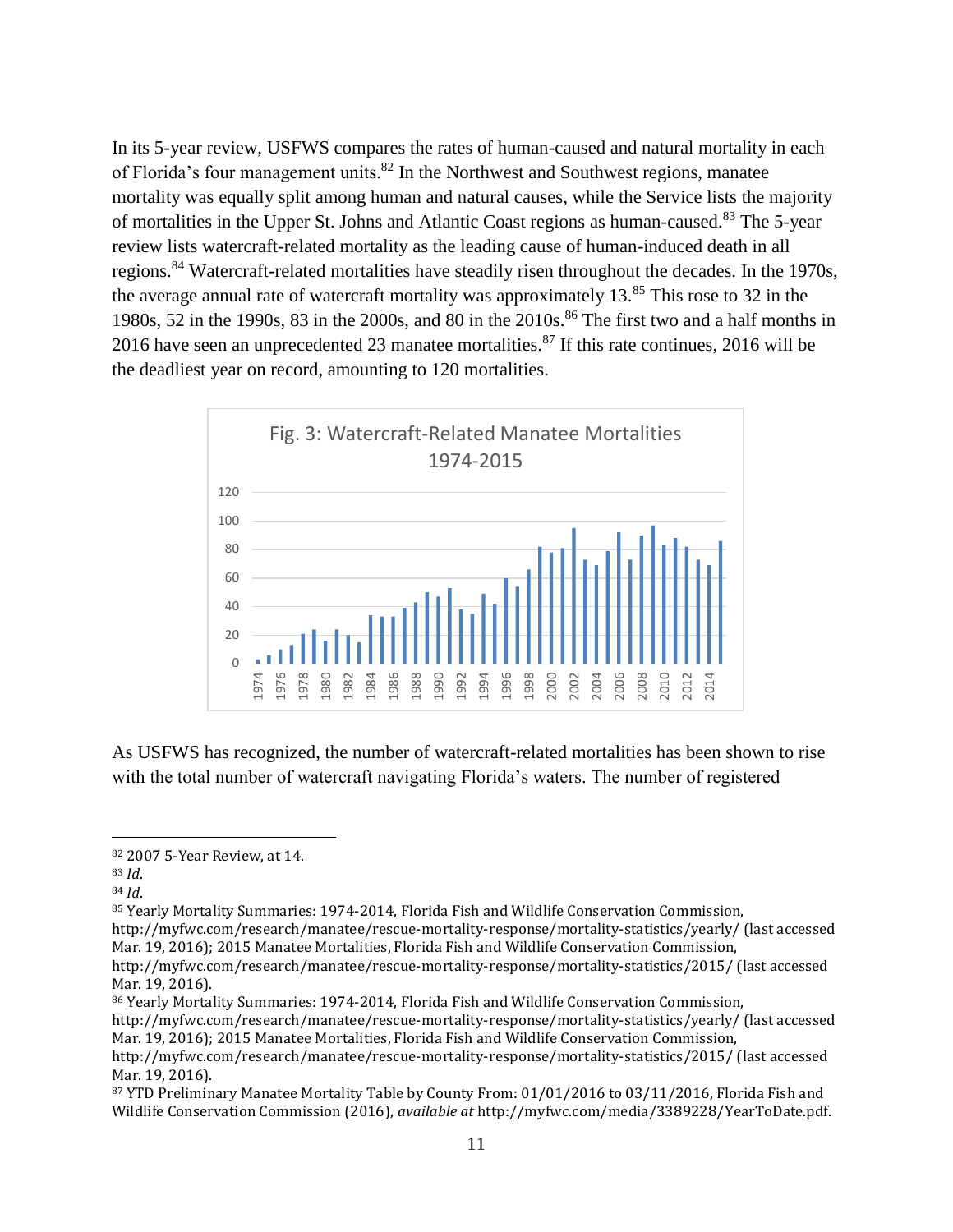watercraft rose steadily to a high of 1,027,043 in 2007.<sup>88</sup> The Great Recession, which started in December 2007, hit Florida especially hard, and the number of registered vessels dropped to a low of 896,632 in 2013.<sup>89</sup> Since 2013, the total number of registered vessels has steadily risen to 915,713 in 2015.<sup>90</sup>





<sup>88</sup> Florida Vessel Owners: Statistics-Annual Vessel Statistics by County, Florida Department of Highway Safety and Motor Vehicles, http://www.flhsmv.gov/dmv/vslfacts.html (last accessed Mar. 19, 2016). *Id*. *Id*.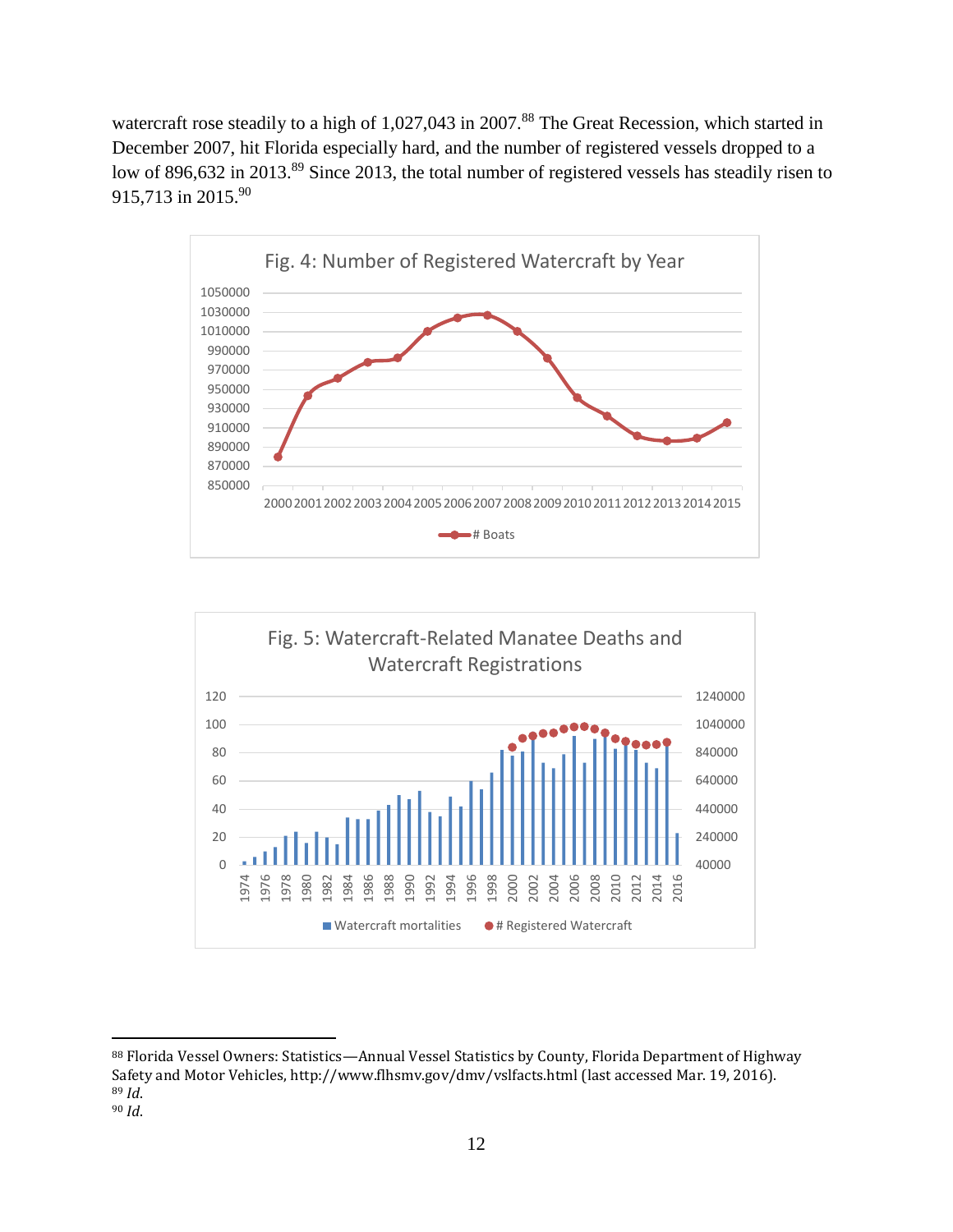The number of registered vessels operating in Florida's waters is eclipsed by the number of nonregistered watercraft. In 2013 and 2014, the Florida Fish and Wildlife Conservation Commission reported, "it is estimated that up to one million non-registered vessels actively use Florida's waters, and this segment of the boating population appears to still be growing."<sup>91</sup>

As Florida's population continues to increase, it is reasonable to expect an increasing number of boats in Florida's waters, which will likely cause an increase in the number of watercraft-related manatee deaths. Neither Runge et al. nor the Service provide any information or data to counter this. It also does not take into account the fact that local municipalities are already moving to roll back protective regulatory measures regarding manatee speed zones.<sup>92</sup>

#### *Manatees are losing warm-water refuges*

Regarding the loss of warm water habitat, Runge et al. assume that the network of natural springs will be sufficient to support the Florida manatee population at current numbers.<sup>93</sup> Runge et al. assumed current natural warm-water habitat acreage and quality would remain constant in the near future.<sup>94</sup> This assumption goes against the best available scientific information which suggests that both the quantity and quality of these warm-water sites will decrease in coming years due to aquifer drawdown, water pollution, and sea level rise. Florida's spring system is hydrologically connected to an extensive groundwater system. Recent and projected increases in groundwater withdrawals, among other factors, have and will continue to contribute to increasing drawdown of these aquifers, which will decrease the amount of water that ultimately reaches the spring systems upon which Florida manatees rely.<sup>95</sup> In addition, spring water pollution continues

<sup>91</sup> Boating Accidents Statistical Report 2014, Florida Fish and Wildlife Conservation Commission—Division of Law Enforcement III (2015), *available at* http://myfwc.com/media/3046895/2014-BoatingStatistics.pdf; Boating Accidents Statistical Report 2013, Florida Fish and Wildlife Conservation Commission—Division of Law Enforcement (2014), *available at* http://myfwc.com/media/2804464/2013-BoatingStatistics.pdf. <sup>92</sup> Berman, D. Commissioner: Boat speed zones to protect manatees 'archaic' Jan. 7, 2016,

http://www.floridatoday.com/story/news/local/environment/2016/01/07/commissioner-boat-speedzones-protect-manatees-archaic/78369448/.

<sup>93</sup> Runge, M. C. et al., Status and Threats Analysis for the Florida Manatee (*Trichechus manatus latirostris*), U.S. Geological Survey 6 (2015).

<sup>94</sup> *Id*.

<sup>95</sup> Weber K.A. & Robert G. Perry, Groundwater Abstraction Impacts on Spring Flow and Base Flow in the Hillsborough River Basin, Florida, USA, 14 Hydrogeology Journal 1252-1264 (2006); Lizette Alvarez, Florida Lawmakers Proposing a Salve for Ailing Springs, New York Times,

http://www.nytimes.com/2014/04/15/us/florida-lawmakers-proposing-a-salve-for-ailingsprings.html?\_r=0 (Apr. 14, 2014); Lizette Alvarez, Florida Struggles to Overcome Threats to Freshwater Springs, New York Times, http://www.nytimes.com/2012/06/23/us/florida-worries-as-growth-threatensits-freshwater-springs.html?pagewanted=all (June 22, 2012).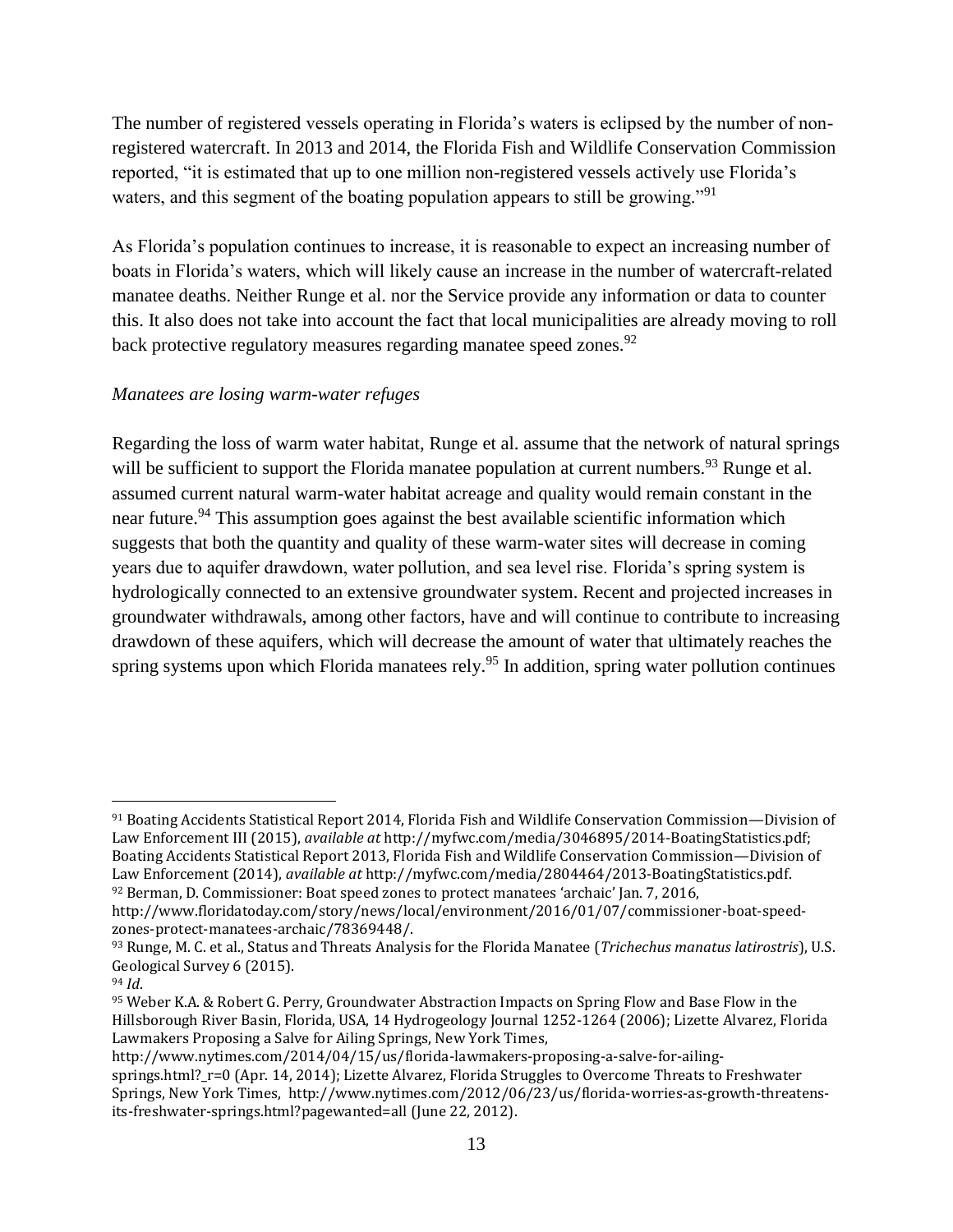to be an increasing problem.<sup>96</sup> Most Florida springs suffer from severe and increasing pollution levels, which increase algal loads and decreases spring quality and visibility.<sup>97</sup>





<sup>96</sup> Harrington, D. et al., Florida Springs Initiative Monitoring Network Report and Recognized Sources of Nitrate, Florida Dep't of Environmental Protection 113 pp. (2010), *available at*

https://www.dep.state.fl.us/springs/reports/files/springs\_report\_102110.pdf; Katz, B.G., Sources of Nitrate Contamination and Age of Water in Large Karstic Springs of Florida, 46 Environmental Geology 689-706 (2004); Stevenson R. J. et al., Ecological Conditions of Algae and Nutrients in Florida Springs: the Synthesis Report 58 pp. (2007), *available at*

https://www.researchgate.net/profile/R\_Stevenson/publication/238737639\_ECOLOGICAL\_CONDITION\_OF ALGAE\_AND\_NUTRIENTS\_IN\_FLORIDA\_SPRINGS\_THE\_SYNTHESIS\_REPORT/links/00b7d52dd50da3f55d000 000.pdf.

<sup>97</sup> Harrington, D. et al., Florida Springs Initiative Monitoring Network Report and Recognized Sources of Nitrate, Florida Dep't of Environmental Protection 113 pp. (2010), *available at*

https://www.dep.state.fl.us/springs/reports/files/springs\_report\_102110.pdf; Katz, B.G., Sources of Nitrate Contamination and Age of Water in Large Karstic Springs of Florida, 46 Environmental Geology 689-706 (2004); Stevenson R. J. et al., Ecological Conditions of Algae and Nutrients in Florida Springs: the Synthesis Report 58 pp. (2007), *available at*

https://www.researchgate.net/profile/R\_Stevenson/publication/238737639\_ECOLOGICAL\_CONDITION\_OF\_ ALGAE\_AND\_NUTRIENTS\_IN\_FLORIDA\_SPRINGS\_THE\_SYNTHESIS\_REPORT/links/00b7d52dd50da3f55d000 000.pdf.

<sup>98</sup> http://www.biologicaldiversity.org/campaigns/pesticides\_reduction/maps/manatee.html (last accessed Apr. 7, 2016) (USFWS graphic).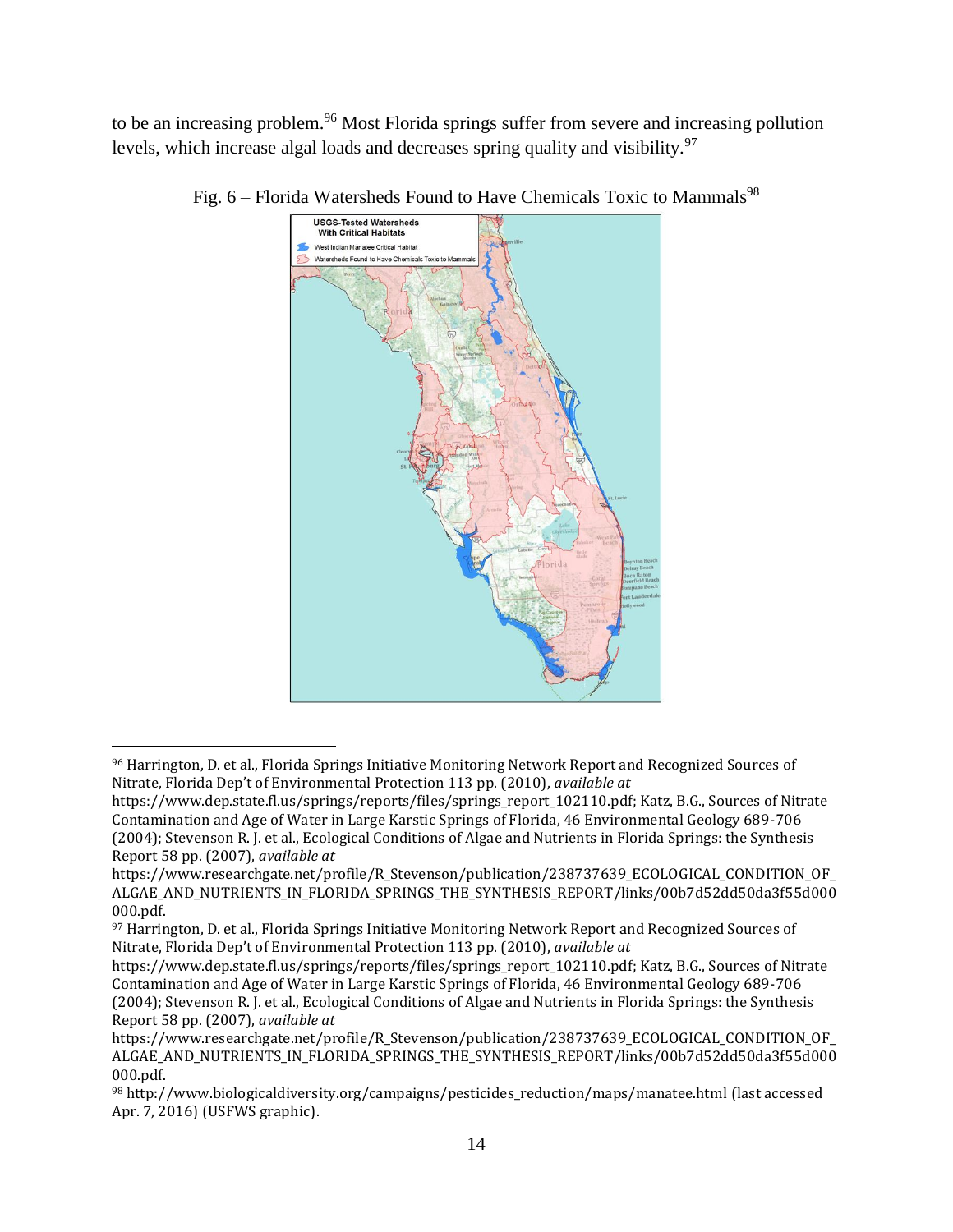In addition, Runge et al.'s model does not account for the predicted loss of freshwater springs as a result of sea level rise. As the Service notes in its 12-month finding, climate change and sea level rise may result in "losses of warm-water refugia."<sup>99</sup> The 12-month finding continues, "[sea level rise] could mean the loss of most of the major industrial warm-water sites" and "[sea level rise] or storm surge coupled with reduced spring flows could reduce or eliminate the viability of natural springs used by wintering manatees."<sup>100</sup>

#### *Red tide events are on the rise*

In relation to red tide events, Runge et al. reference events occurring in 1996, 2003, 2005, and 2006 as the baseline to measure the potential impacts of future red tide events.<sup>101</sup> Red tide dieoffs in each of those years totaled 151, 100, 93, and 64, respectively.<sup>102</sup> By contrast, the 2013 red tide event has been linked to at least 277 mortalities.<sup>103</sup> 2013 red tide mortalities were nearly double that of the previous high of 151 in 1996; however, Runge et al.'s model does not account for this or similar future red tide events. Nor does Runge et al.'s model account for the view in the 12-month finding and shared by experts that climate change is expected to "increase the frequency, duration, and magnitude of harmful algal blooms and cause blooms to start earlier and last longer."<sup>104</sup>

Runge et al. also entirely failed to consider several significant current and future threats to Florida manatee populations, including large cold-water die-offs, climate change and sea level rise, and cumulative impacts arising from increased human presence and development.

### *Cold-water events are expected to increase*

Regarding Florida's recent cold water events in 2010 and 2011, Runge et al. admit they fail to discuss or in any way account for the massive die-offs resulting from these events that killed at least 288 manatees and may have killed nearly 500 in 2010, as well as 113 confirmed cold-stress deaths in 2011.<sup>105</sup> Experts expect an increase in number and severity of cold-water events in

<sup>99</sup> 12-Month Finding, at 1023.

<sup>100</sup> *Id*. at 1024.

<sup>101</sup> Runge, M. C. et al., *Status and Threats Analysis for the Florida Manatee (*Trichechus manatus latirostris), U.S. Geological Survey 6 (2015).

<sup>102</sup> Red Tide Manatee Mortalities, Florida Fish and Wildlife Conservation Commission,

http://myfwc.com/research/manatee/rescue-mortality-response/mortality-statistics/red-tide/ (last accessed Mar. 22, 2016).

<sup>103</sup> *Id*.

<sup>104</sup> 12-Month Finding, at 1022-23; Van Dolah, F. M., Marine Algal Toxins: Origins, Health Effects, and Their Increased Occurrence, 108 Environmental Health Perspectives 133-141 (2000); Moore, S. K. et al., Impacts of Climate Variability and Future Climate Change on Harmful Algal Blooms and Human Health, 7 Environmental Health S4, Supplement 2 (2008), 12 pp.

<sup>105</sup> 12-Month Finding, at 1005; Runge, M. C. et al., *Status and Threats Analysis for the Florida Manatee (*Trichechus manatus latirostris), U.S. Geological Survey 4 (2015).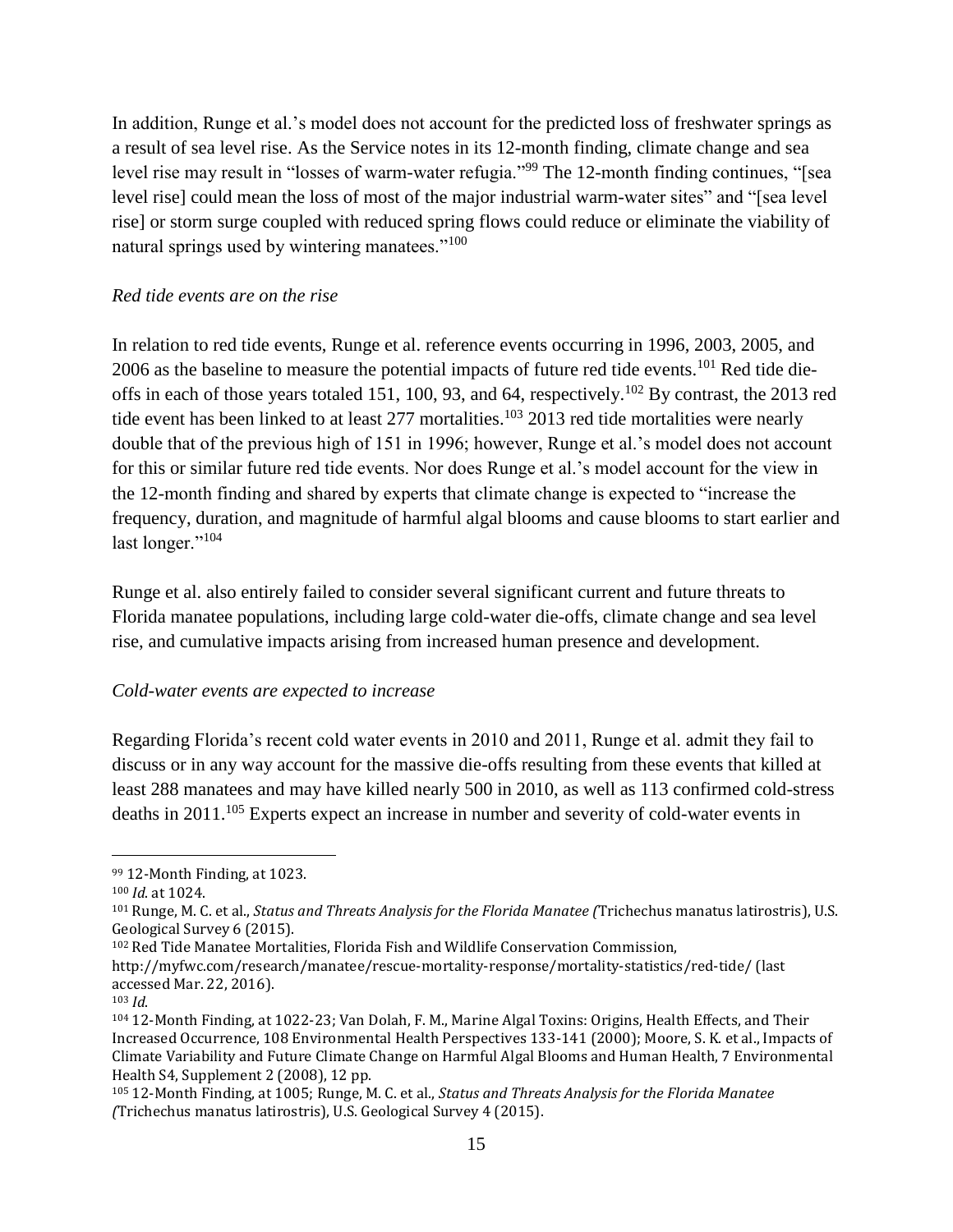coming years due to increasing numbers of storms and changes in weather patterns due to climate change.<sup>106</sup>

#### *Climate changes and sea-level rise threaten the manatee*

Runge et al. fail to consider the impacts of climate change on manatee populations, or that these impacts are expected to increase in intensity and frequency. Edwards (2013) provided a detailed review of current and projected climate change impacts to the Florida manatee, and identified significant threats from (1) the projected increase in exposure to harmful algal blooms; (2) the current and projected increase in the intensity of hurricanes and storm surge; (3) the projected increase in cold extremes like those that occurred in the winters of 2010 and 2011, exposing manatees to severe cold stress and die-offs; (4) the loss of warm water refugia due to sea level rise, saltwater intrusion, storm surge, and changes in precipitation and streamflow; and (5) degradation of habitat and food resources.<sup>107</sup> In addition, Martin et al. (2011) highlighted that sea level rise and saltwater intrusion are projected to increase groundwater consumption for human use, which will affect spring flow and thermal capacity at manatee winter aggregation sites.<sup>108</sup> Sea level rise is also expected to disrupt coastal power plant operations that provide artificial warm-water refuges for manatees.

### *Florida's population is projected to increase rapidly*

 $\overline{a}$ 

In addition, the Runge et al. population viability analysis does not adequately account for a host of other cumulative impacts that will intensify as a result of the increase of Florida's human population. Florida's population has increased by nearly four million people in the past five years to total nearly 20 million residents.<sup>109</sup> Coincident with the estimated increase of the manatee population are similar increases in the Florida human population and the manatee death rate. Between 2000 and 2015, the Florida human population increased from 15,982,378 to

<sup>106</sup> Cohen, J.L. et al., Arctic Warming, Increasing Snow Cover and Widespread Boreal Winter Cooling, 7 Environmental Research Letters (2012).

<sup>107</sup> Edwards, H.H., Potential Impacts of Climate Change on Warmwater Megafauna: the Florida Manatee Example (*Trichechus manatus latirostris*), 121 Climatic Change 727-738 (2013).

<sup>108</sup> Martin, J. et al., Structured Decision Making as a Proactive Approach to Dealing with Sea Level Rise in Florida, 107 Climactic Change 185-202 (2011).

<sup>109</sup> *See* Population Estimates for Florida Municipalities, Florida Legislative Office of Economic and Demographic Research (2015), *available at* http://edr.state.fl.us/Content/population-

demographics/data/Flmupops.xls; Florida: Profile of General Population and Housing Characteristics, Florida Legislative Office of Economic and Demographic Research, *available at*

http://edr.state.fl.us/Content/population-demographics/2010-census/data/Florida\_Comparison\_Profile.pdf.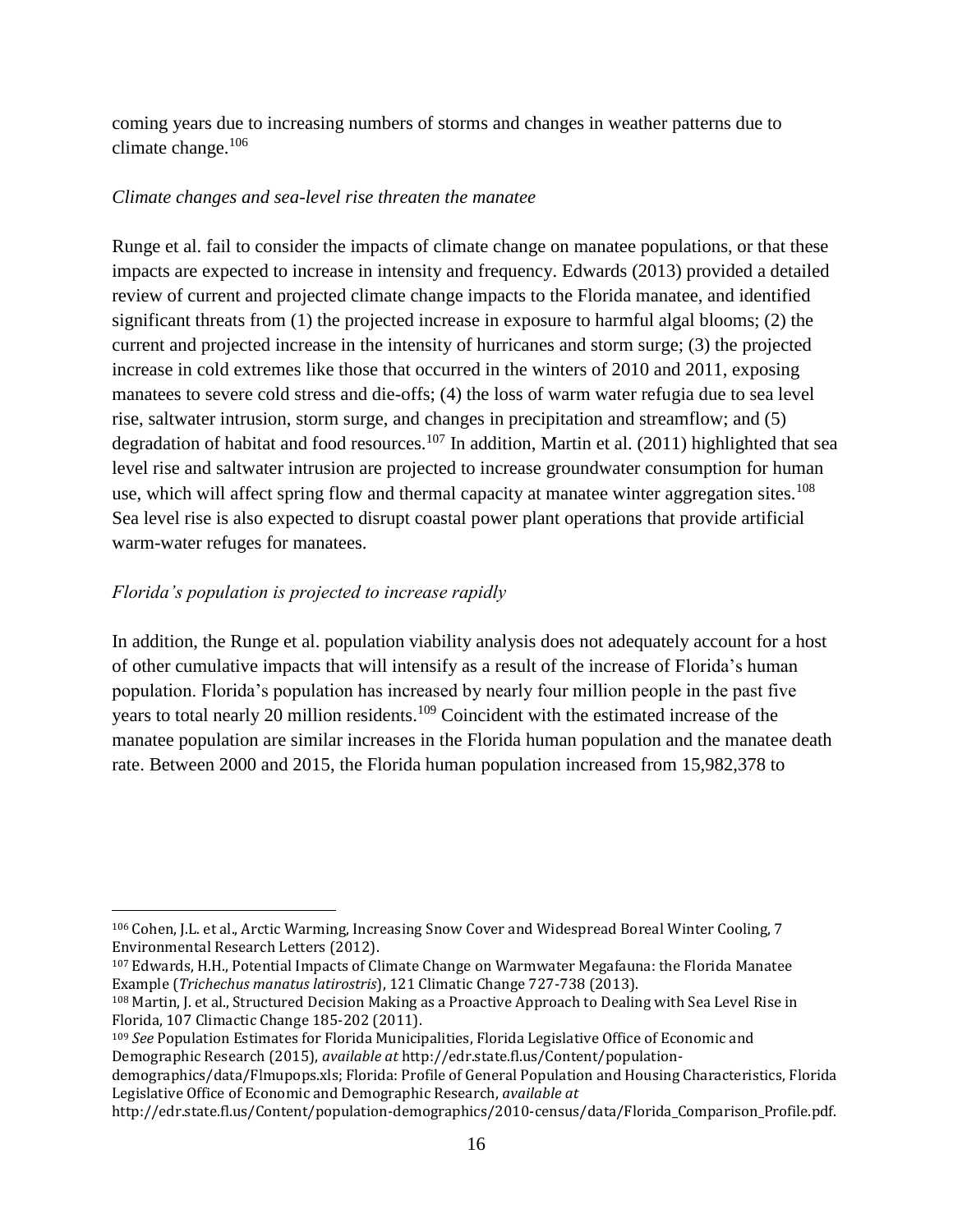19,815,183—an increase of nearly four million people.<sup>110</sup> According to a medium projection, Florida's population will rise by over 7 million to an estimated  $27,217,568$  people by  $2045$ .<sup>111</sup>



Along with Florida's rise in population, there has been a rise in reported manatee mortalities. In the 1970s, manatee mortalities averaged 62 per year.<sup>112</sup> Average annual mortalities climbed to 116 in the 1980s, 224 in the 1990s, 345 in the 2000s, and 536 in the 2010s. In the first two and a half months of 2016, the Florida Fish and Wildlife Conservation Commission has already recorded 147 manatee deaths—nearly 15 manatee deaths each week.<sup>113</sup> If this trend continues, 2016 will see an estimated 780 manatee deaths, raising the annual average number of manatee deaths in the 2010s to 571.

 $\overline{a}$ 

<sup>112</sup> Yearly Mortality Summaries: 1974-2014, Florida Fish and Wildlife Conservation Commission, http://myfwc.com/research/manatee/rescue-mortality-response/mortality-statistics/yearly/ (last accessed Mar. 19, 2016); 2015 Manatee Mortalities, Florida Fish and Wildlife Conservation Commission,

<sup>110</sup> *See* Population Estimates for Florida Municipalities, Florida Legislative Office of Economic and Demographic Research (2015), *available at* http://edr.state.fl.us/Content/population-

demographics/data/Flmupops.xls; Florida: Profile of General Population and Housing Characteristics, Florida Legislative Office of Economic and Demographic Research, *available at*

http://edr.state.fl.us/Content/population-demographics/2010-census/data/Florida\_Comparison\_Profile.pdf. <sup>111</sup> Projections of Florida Population by County, 2020-2045, with Estimates for 2015, Florida Legislative Office of Economic and Demographic Research (2015), *available at* http://edr.state.fl.us/Content/populationdemographics/data/MediumProjections\_2015.pdf.

http://myfwc.com/research/manatee/rescue-mortality-response/mortality-statistics/2015/ (last accessed Mar. 19, 2016).

<sup>113</sup> YTD Preliminary Manatee Mortality Table by County From: 01/01/2016 to 03/11/2016, Florida Fish and Wildlife Conservation Commission (2016), *available at* http://myfwc.com/media/3389228/YearToDate.pdf.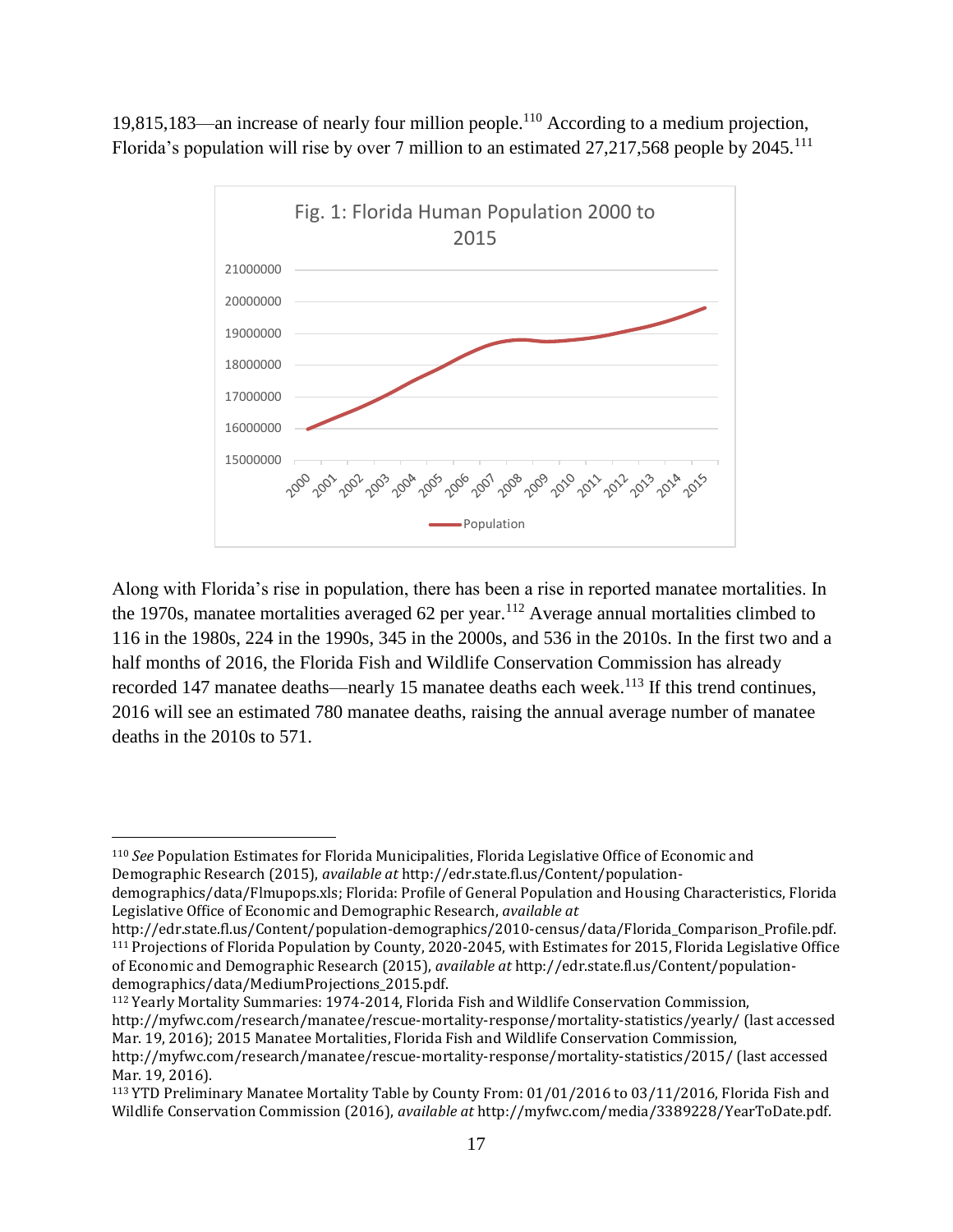

Over 60 percent of Florida's population lives near the coast, and this percentage will likely remain stable or increase in the coming years.<sup>114</sup> An increase in human population also increases in a host of anthropogenic influences, which, among other impacts, have led to large-scale losses and degradation of habitat and seagrass across all of Florida.<sup>115</sup>

### **2. Population Viability Modeling of Antillean Manatee Populations Is Hypothetical and Not Based on the Best Available Science**

Regarding population trends across the range of the Antillean manatee subspecies, the Service relies on a population viability analysis published by Castelblanco-Martinez et al. (2012).<sup>116</sup> The Service interprets this article to "describe<sup>[]</sup> a metapopulation with positive growth."<sup>117</sup>

This was neither the conclusion nor the aim of Castelblanco-Martinez et al.'s population viability modeling for the Antillean subspecies. Instead, this model sought to predict this subspecies' population "tendencies under various *hypothetical* scenarios of conservation."<sup>118</sup> This model tested manatee viability under a wide range of possible biological and threat factors.<sup>119</sup> Its

Saving Florida's Vanishing Shores, U.S. EPA (2002), *available at*

https://www3.epa.gov/climatechange/Downloads/impacts-adaptation/saving\_FL.pdf.

 Orth, R. J. et al., A Global Crisis for Seagrass Ecosystems, 56 BioScience 987-996 (2006); 12-Month Finding, at 1004.

 12-Month Finding, at 1000; Castelblanco-Martinez et al., Potential Effects of Human Pressure and Habitat Fragmentation on Population Viability of the Antillean Manatee, *Trichechus manatus manatus*: a Predictive Model, 18 Endangered Species Research 129-145 (2012).

12-Month Finding, at 1000.

 Castelblanco-Martinez et al., Potential Effects of Human Pressure and Habitat Fragmentation on Population Viability of the Antillean Manatee, *Trichechus manatus manatus*: a Predictive Model, 18 Endangered Species Research 129 (2012) (emphasis added). *Id*. at 129-145.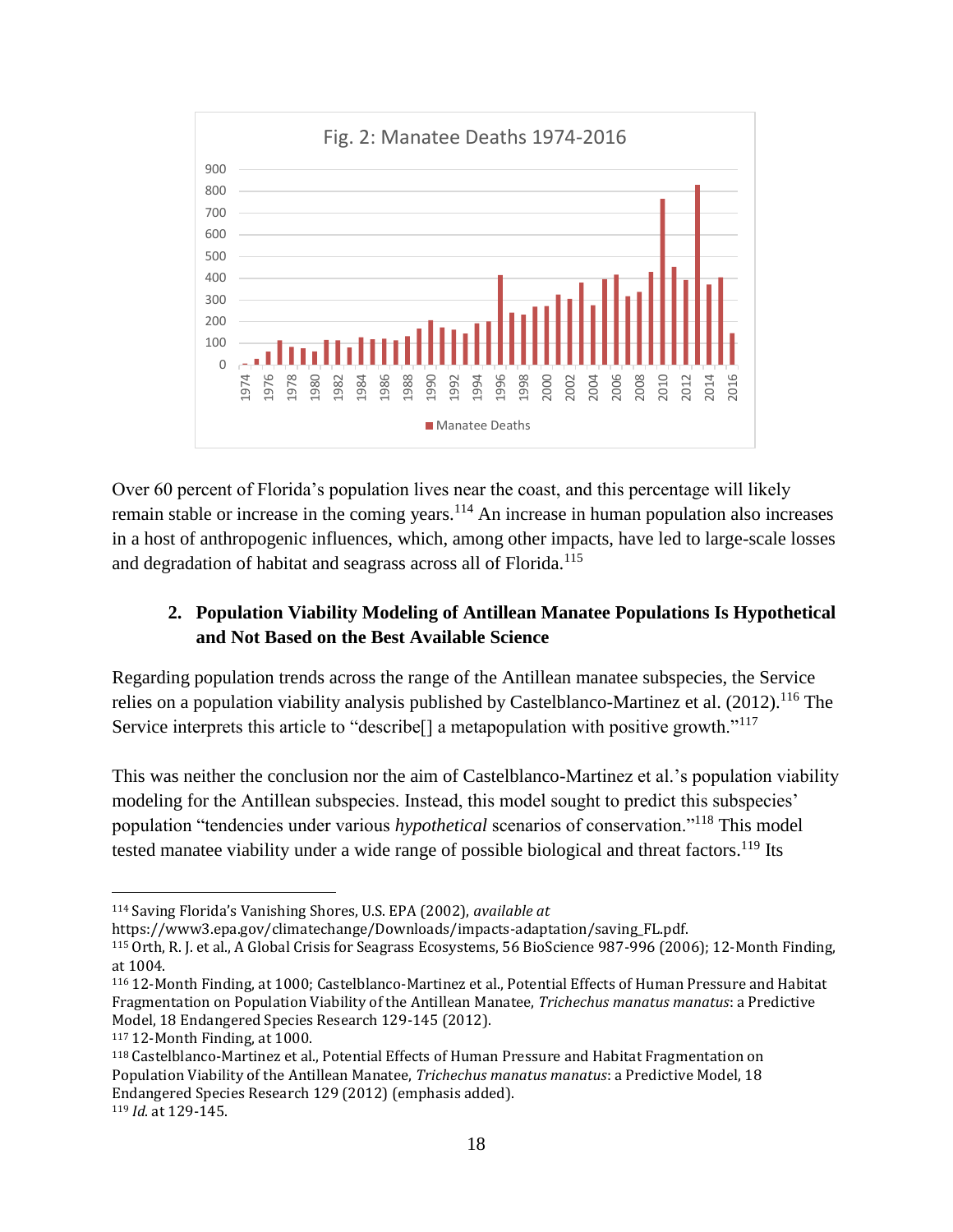"conclusion" cites a range of possible population outcomes depending on the presence and intensity of various threats, but does not suggest one outcome to be correct.<sup>120</sup> This model considers a large variety and intensity of potential threats, and did not arrive at its results based on current or projected real-life threats to this subspecies.<sup>121</sup> Thus, this model does not conclude that manatee populations *are* increasing—only that populations *could* increase under certain unproven assumptions and conditions and decrease under other uncertain assumptions and conditions.

One thing that Castelblanco-Martinez et al. *is* clear about is the constant decline of the Antillean manatee across its population and the decrease in the quality and quantity of available habitat. This article reports that the Antillean subspecies' population has been steadily declining, and faces continuous, serious threats from poaching, habitat loss, and destruction.<sup>122</sup> If any conclusion can be definitively wrought from this article it is that "the number of manatees sighted per year has decreased," and that "[m]anatee populations and their available habitat have declined," indicating that combined threats to the Antillean subspecies are outstripping this subspecies' ability to reproduce.<sup>123</sup>

### **D. Downlisting Will Severely Impact the Future Viability of the Manatee**

If the Service decides to downlist the manatee across its range, it will likely cause a trend towards deregulation that will ultimately lead to fewer protections and increased threats to the Manatee.

The Center has documented a disturbing practice where the Service has increasingly adopted 4(d) rules designed to carve out loopholes that do not promote the conservation of threatened species under these rules' protection.<sup>124</sup> Instead of using  $4(d)$  rules to "provide for the conservation of [threatened] species," USFWS has instead used these rules to allow for increased take of species listed as threatened, and carve out protections for private interests rather than species.<sup>125</sup> The Center's report concludes that "in recent years, the Service has escalated use of the 4(d) provision to sanction actions that are clearly harmful to the conservation of threatened species."<sup>126</sup> This report found that, of the 75 domestic 4(d) rules, "19 include major loopholes allowing activities such as logging, oil and gas development and other forms of habitat

<sup>120</sup> *Id*.

<sup>121</sup> *Id*.

<sup>122</sup> *Id*.

<sup>123</sup> *Id*,, at 130, 141.

<sup>124</sup> Sanerib, T. et al., Lethal Loopholes: How the Obama Administration is Increasingly Allowing Special Interests to Endanger Rare Wildlife, Center for Biological Diversity (2016) 37 pp., *available at*  https://www.biologicaldiversity.org/programs/biodiversity/endangered\_species\_act/pdfs/Lethal\_Loophole\_ 4d\_Rule\_Report.pdf.

<sup>125</sup> *Id*.; 16 U.S.C. § 1533(d).

<sup>126</sup> Sanerib, T. et al., Lethal Loopholes: How the Obama Administration is Increasingly Allowing Special Interests to Endanger Rare Wildlife, Center for Biological Diversity 1 (2016).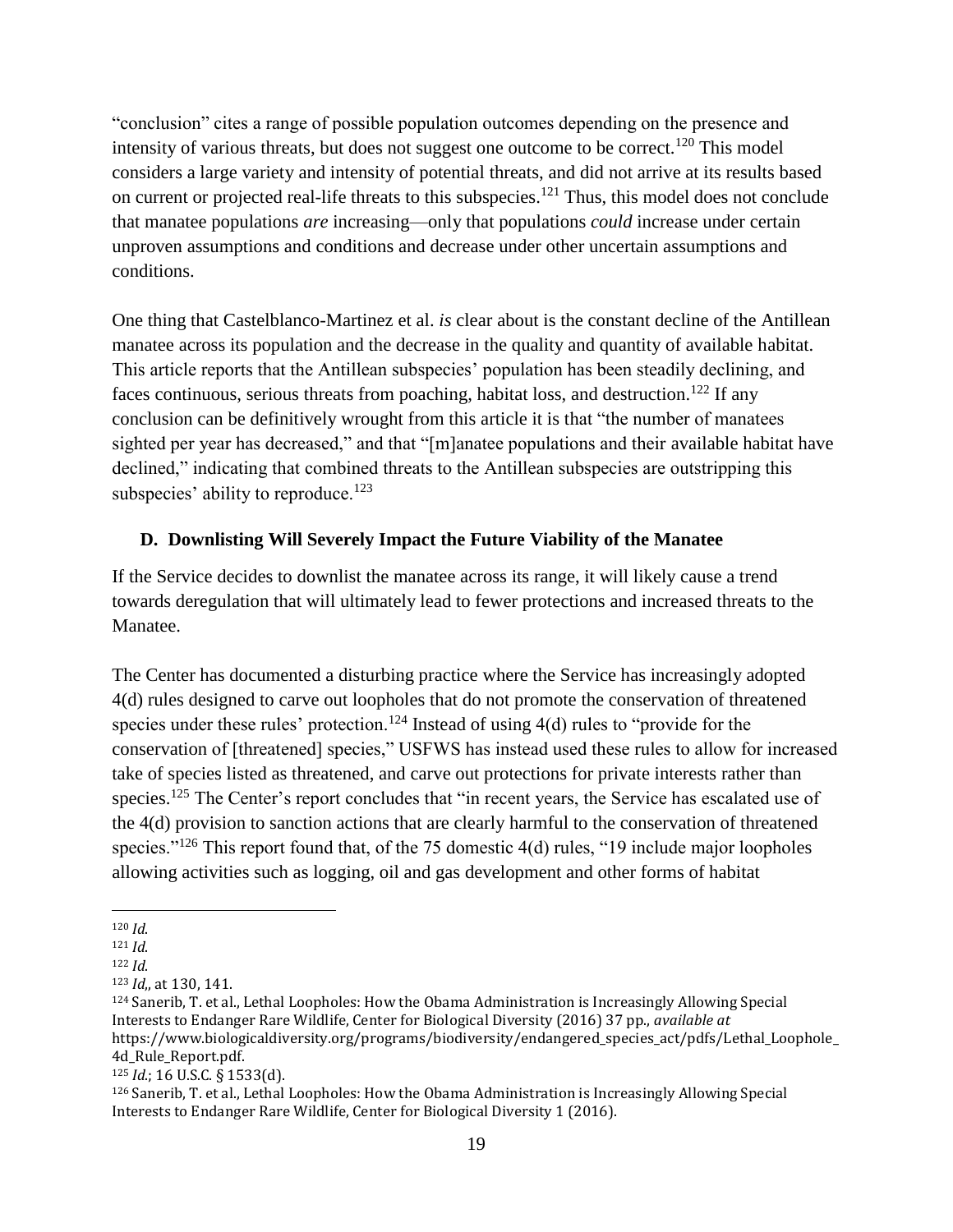destruction known to be detrimental to the survival and recovery of the species."<sup>127</sup> The current administration is responsible for issuing a shocking 8 of those 19 decisions.<sup>128</sup> There is a real risk that the Service will continue this trend and roll back protections for the manatee in Florida and Puerto Rico.

### **E. Recovery Criteria for the Florida Manatee Have Not Been Met**

Recovery criteria in the 2001 recovery plan for the Florida manatee (2001 Recovery Plan) have not been met. The 2001 Recovery Plan lists several criteria the Service states "must be met prior to the reclassification of the Florida manatee from endangered to threatened."<sup>129</sup>

These criteria include:

- 1. Reduce or remove threats to manatee habitat or range, as well as threats from natural and manmade factors by enacting and implementing federal, state or local regulations that:
	- adopt and maintain minimum spring flows;
	- protect warm-water refuge sites;
	- protect foraging habitat associated with select warm-water refuge sites;
	- protect other important manatee areas; and
	- reduce or remove unauthorized human caused "take."
- 2. Achieve the following population benchmarks in each of the four regions for an additional 10 years after reclassification:
	- statistical confidence that the average annual rate of adult survival is 90% or greater;
	- statistical confidence that average annual percentage of adult female manatees accompanied by first or second year calves in winter is at least 40%; and
	- statistical confidence that average annual rate of population growth is equal to or greater than zero. $130$

The 12-month finding chose to entirely ignore the required "population benchmarks" in the 2001 Recovery Plan, concluding that these benchmarks are redundant and difficult to estimate.<sup>131</sup> These demographic criteria were developed by the Manatee Population Status Working Group as an essential part of the 2001 Recovery Plan.<sup>132</sup> These criteria were the result of an interagency panel of experts tasked with "advis[ing] [the Service] on population criteria to determine when

<sup>127</sup> *Id*., at 2.

<sup>128</sup> *Id*.

<sup>129</sup> Florida Manatee Recovery Plan—Third Revision, USFWS v (2001) [hereinafter "2001 Recovery Plan"]. <sup>130</sup> *Id*.

<sup>131</sup> 12-Month Finding, at 1012.

<sup>132</sup> 2001 Recovery Plan, at A1.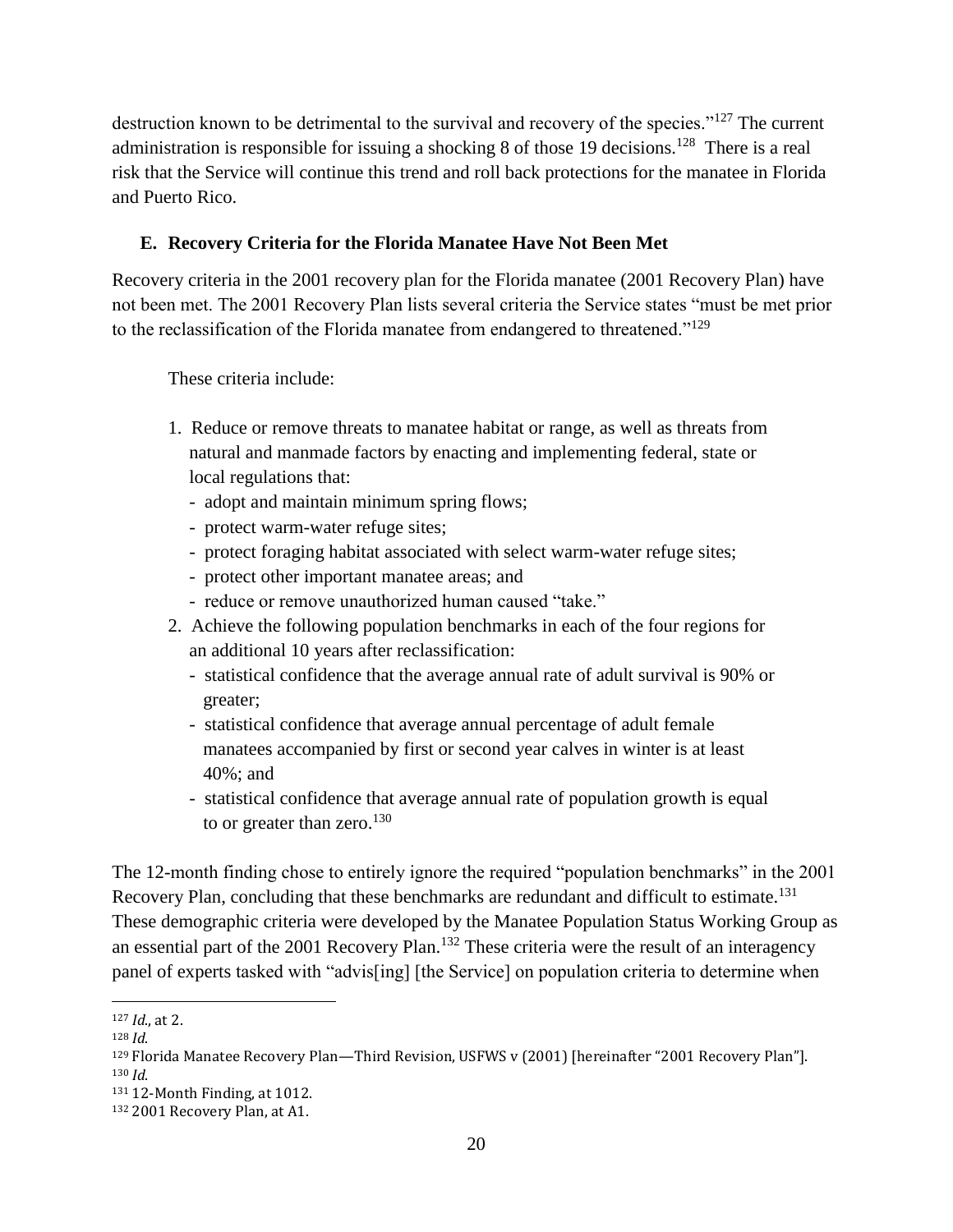species recovery has been achieved," as well as "provid[ing] managers with interpretation of available information on manatee population biology."<sup>133</sup> It is unsettling that the Service has since concluded the results of this working group are redundant and unnecessary. In reviewing these recovery criteria, it is also difficult to understand how the Service arrived at such a conclusion. Adult survival rate, calving rate, and population growth are synergetic, not redundant. For instance, a short-term overall population growth rate may be countered by underlying data suggesting a negative adult survival rate or low calving rate. It is reasonable to determine that a congruence of demographic indicia are necessary to ultimately conclude that Florida manatees are recovered. By contrast, it is much less reasonable to assume that one flat value (i.e. total population) is sufficient to determine the overall health of the manatee population.

In its 12-month finding, the Service fails to make any determination on the current status or trends according to the population benchmarks laid out in the 2001 Recovery Plan. Thus, in its 12-month finding USFWS has failed to make a central determination it concluded "must be met prior to the reclassification of the Florida manatee."<sup>134</sup>

In addition to the above list of recovery criteria, the 2001 Recovery Plan contains a list of "recovery factors," labeled "A" to "E" that track the ESA's listing criteria, as well as the 2001 Recovery Plan's downlisting criteria, and provide benchmarks against which to judge each criterion's success. Most of these recovery factors have not been met.

Regarding Recovery Factor A, the Service was required to:

- (a) Establish minimum spring flows "to support manatees at the Crystal River Spring Complex, Homosassa Springs, Blue Springs, Warm Mineral Spring, and other spring systems as appropriate, in terms of quality (including thermal) and quantity;"
- (b) Protect a network of "level 1 and 2 warm-water refuge sites" as "marine sanctuaries, refuges, or safe havens;"
- (c) Identify "feeding habitat sites . . . associated with the network of warm-water refuge sites;" and
- (d) Identify and protect "a network of migratory corridors, feeding areas, calving and nursing areas" as "manatee sanctuaries, refuges and/or safe havens" in several Florida counties.<sup>135</sup>

As to sub-criterion A(a), USFWS has failed to establish minimum flow levels for the most important springs. Of the 14 springs the Service has identified, ten have yet to adopt minimum spring flows.<sup>136</sup>

<sup>133</sup> *Id*., at B1.

<sup>134</sup> Florida Manatee Recovery Plan—Third Revision, USFWS v (2001) [hereinafter "2001 Recovery Plan"].

<sup>135</sup> 2001 Recovery Plan, at 42.

<sup>136</sup> 12-Month Finding, at 1012.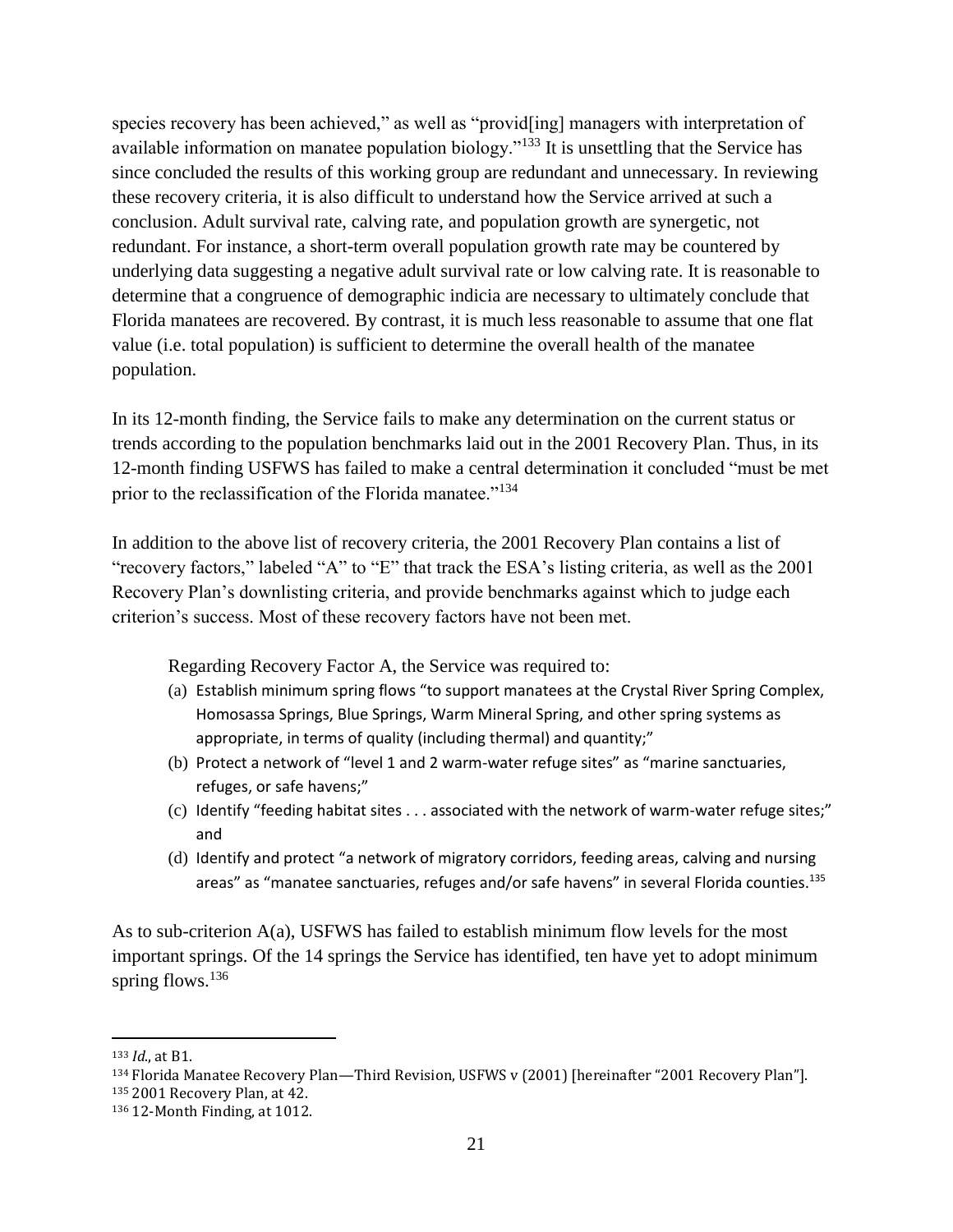For sub-criterion A(d), the 12-month finding suggests that the 2001 Recovery Plan requires the Service to simply "identify" a network of migratory corridors, further stating—without detail that protections are in place "in many of these areas."<sup>137</sup> However, the 2001 Recovery Plan had a more demanding requirement—that "[t]he network of migratory corridors, feeding areas, calving and nursing areas identified in [the manatee Habitat Working Group] are protected as manatee sanctuaries, refuges, or safe havens."<sup>138</sup> According to its 2001 Recovery Plan, the Service was required to convene this Habitat Working Group, which would include "resource managers, manatee biologists, and experts familiar with the many features of the manatees' aquatic environment."<sup>139</sup> One of the primary goals of this working group was to be to "ensure the implementation of tasks needed to identify, monitor, and evaluate habitat."<sup>140</sup> While the 2007 5 year review mentions the progress of the Habitat Working Group, it states that this group was "in the process of identifying a network of migratory corridors and other use areas" but had not yet done so.<sup>141</sup> The 12-month finding never mentions this working group or its progress towards identifying and protecting these areas, as required in the 2001 Recovery Plan.

Similarly, the Service stated the Habitat Working Group needed to identify feeding sites associated with warm water refuges prior to downlisting (sub-criterion  $A(c)$ ).<sup>142</sup> However, the 2007 5-Year Review reports that the Habitat Working Group "has not yet identified nor characterized feeding sites associated with these refuges."<sup>143</sup> The 12-Month Finding does not adequately discuss the results of this working group, let alone determine whether these sites have been sufficiently identified.

Recovery Factor B requires the Service to reduce the amount of unauthorized take in the form of harassment.<sup>144</sup> Harassment and other forms of take at wintering and other sites remains a serious issue. Commercial, recreational, and educational activities are resulting in manatee harassment, particularly at Crystal River National Wildlife Refuge. This refuge contains freshwater springs, which offer manatees protection against cold stress.<sup>145</sup> Harassment in springs such as Crystal River is well documented and recurrent.<sup>146</sup> Despite recent measures to restrict access, the springs remain open to tourists during the winter, and the controversial "swim with" program remains in

<sup>137</sup> *Id*., at 1013.

<sup>138</sup> 2001 Recovery Plan, at 42.

<sup>139</sup> *Id*., at 84.

<sup>140</sup> *Id*.

<sup>141</sup> 2007 5-Year Review, at 6.

<sup>142</sup> 2001 Recovery Plan, at 2.

<sup>143</sup> 2007 5-Year Review, at 6.

<sup>144</sup> 2001 Recovery Plan, at 42.

<sup>145</sup> Laist D.W. et al., Winter Habitat Preferences for Florida Manatees and Vulnerability to Cold. 8 PLoS ONE , *available at* http://www.plosone.org/article/info%3Adoi%2F10.1371%2Fjournal.pone.0058978. <sup>146</sup> Behrendt B., Manatee Abuse Caught on Tape, Tampa Bay Times (Feb. 11, 2007),

http://www.sptimes.com/2007/02/11/Citrus/Manatee\_abuse\_caught\_.shtml; Wildlife Authorities Move to Halt Manatee Harassment, USFWS (Mar. 12, 2007), http://www.fws.gov/northflorida/Releases-07/001-07- Joint-FWS-FWC-manattee-harassment-031207.htm.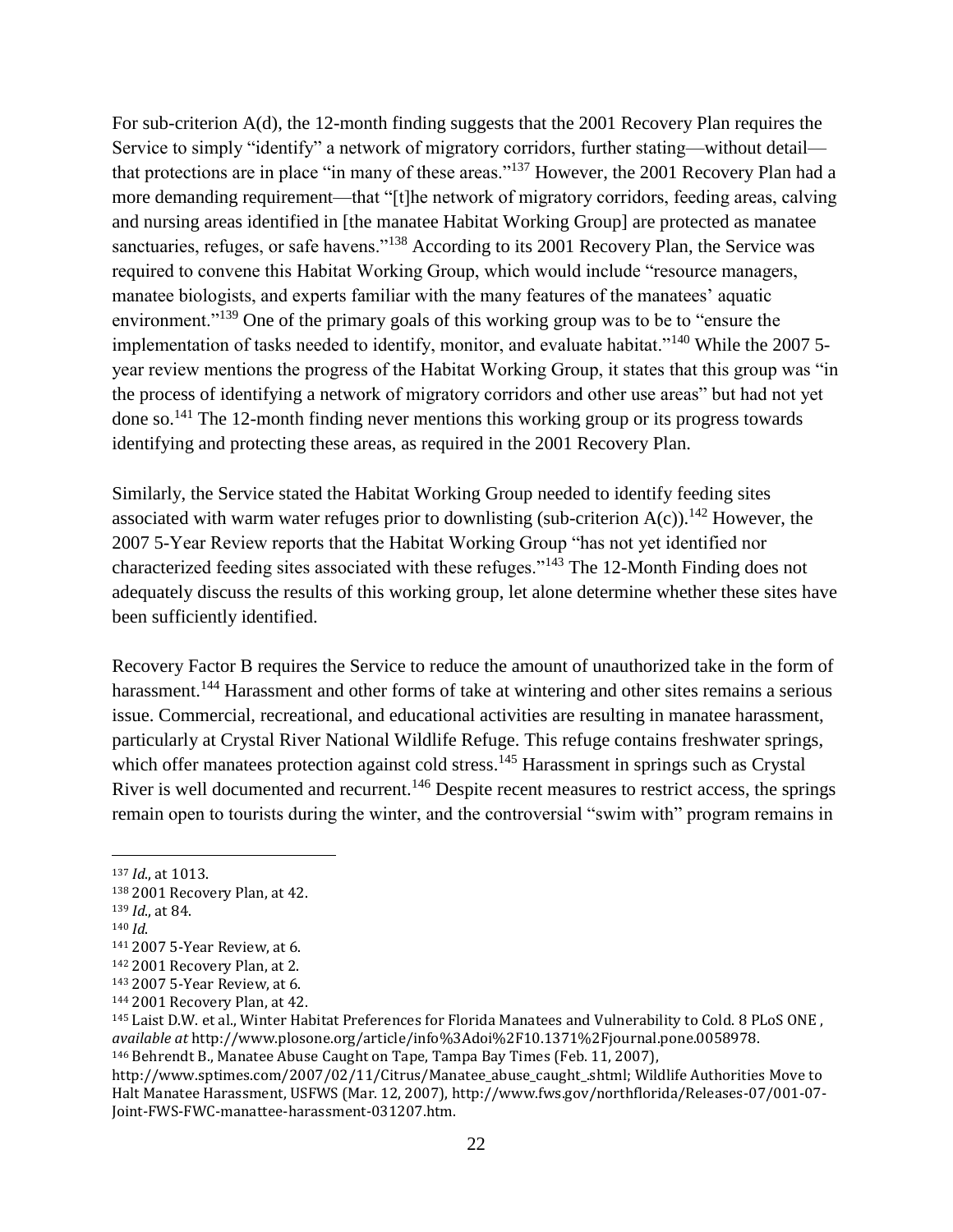place.<sup>147</sup> Necessary protections are still lacking, such as additional no-entry sanctuaries, prohibitions against diving with manatees, and limiting the number of swimmers near manatees at one time.

Recovery Factor D in the 2001 Recovery Plan is meant to ensure the adequacy of existing regulations to protect manatee populations.<sup>148</sup> This recovery factor acts to ensure several subcriteria of the other recovery factors are adequately regulated and enforced. Recovery Factor D requires the Service to ensure adequate regulatory mechanisms and enforcement to:

- Establish minimum spring flows (Recovery Factor A(a));
- Protect important manatee habitat (Recovery Factor A(b)-(d)); and
- Reduce or remove unauthorized take (Recovery Factor E(a)-(c)).

As discussed above, the Service has failed to establish minimum spring flows or to adequately protect important manatee habitat. Regarding Recovery Factor E, the regulations in place have failed to prevent increases in human-caused take. Thus, the Service has failed to achieve Recovery Factor B.

Finally, Recovery Factor E sets three goals: (1) "reduce unauthorized watercraft-related take;" (2) install exclusion devices on one half of Florida's water control structures and navigational locks; and (3) "reduce or remove threats of injury or mortality from fishery entanglements and entrapments and entrapment in storm water pipes and structures."<sup>149</sup>

Regarding the first goal, as the Service recognizes, watercraft-related injury remains the major source of human-caused take, and there is little sign that the rate of take will drop in the future.<sup>150</sup>

Relating to the third goal, a recent study shows that take relating to fishing gear is steadily increasing.<sup>151</sup> Between 1997 and 2009, there were 380 reported stranding events involving manatees that had "fishing gear interactions."<sup>152</sup> Interactions consisted largely of hook and line entanglement on manatee flippers and the presence of hooks and lines in the stomachs and

 $\overline{a}$ <sup>147</sup> Annie Snider, Things Are out of Control as Manatee-loving Tourists Overwhelm Refuge, Greenwire (Jan. 29, 2014), http://www.eenews.net/stories/1059993658.

<sup>148</sup> 2001 Recovery Plan, at 42.

<sup>149</sup> 2001 Recovery Plan, at 43.

<sup>150</sup> *See* 2007 5-Year Review, at 14.

<sup>151</sup> Adimey, N. M. et al, Fishery Gear Interactions from Stranded Bottlenose Dolphins, Florida Manatees and Sea Turtles in Florida, U.S.A., 81 Marine Pollution Bulletin 103-115 (2014).

<sup>152</sup> *Id*. at 105-107. The number of reported take events represent absolute minimum estimates. As Adimey et al. note, stranding data does not account for: "(1) unreported/unobserved cases, (2) animal accessibility, (3) the mobility of live entanglements, (4) detectability in aquatic habitats, (5) inability to determine gut contents in live animals, (6) decayed necropsy evidence, (7) limited staff and resources, and (8) the reliability of initial public reports." *Id*. at 112.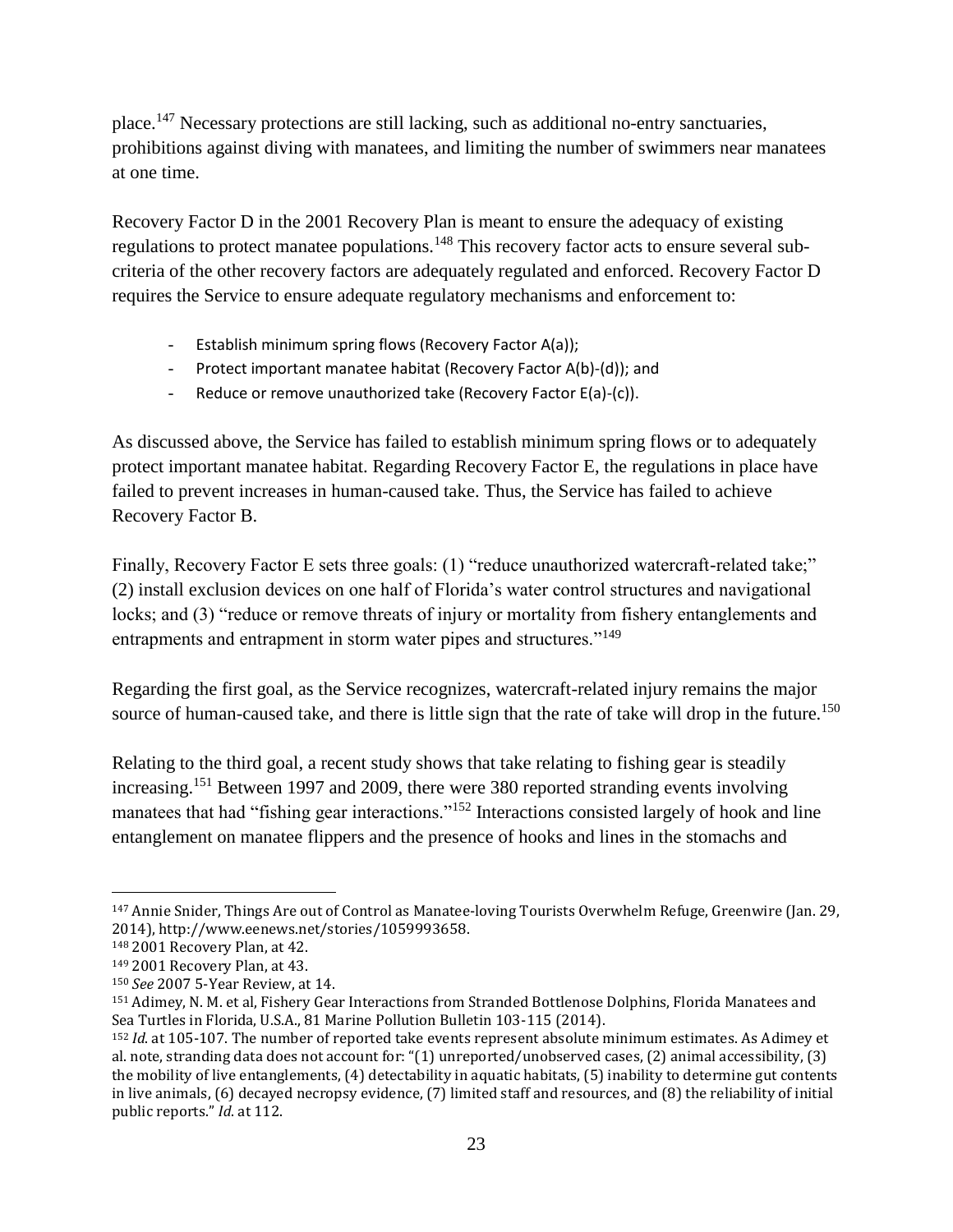intestines of manatees.<sup>153</sup> Manatees are also commonly injured interacting with trap pot gear.<sup>154</sup> Interactions with trap pot gear often involved flipper entanglement.<sup>155</sup>

Overall, Adimey et al. (2014) recorded a constant increase in the number of interactions over the years, and the number of these interactions is likely to continue to increase.<sup>156</sup> This trend is related to increasing fishing activities in Florida's waters.<sup>157</sup> Florida has been named "the Recreational Fishing Capital of the World."<sup>158</sup> Over 1 million recreational fishing licenses are sold in Florida each year, and this number continues to increase one percent annually.<sup>159</sup> As expected, most recreational fishermen use hooks and lines. In addition to recreational fishing, commercial fishing is a major industry in Florida.<sup>160</sup> Commercial fishing employs a variety of methods, including hook and line, net, trawling, and trap pot, to name a few.

So long as commercial and recreational fishing continues to increase in Florida, manatee take will also likely continue to increase. None of the Service's actions have thus far been able to stop this trend. Thus, the third goal under Recovery Factor E has not been met.

# **IV. Conclusion**

Downlisting the West Indian manatee from endangered to threatened is not supported by the best available science and represents an unsound conservation decision. The best available scientific and commercial information shows that the manatee continues to face increasing natural and man-made threats, including watercraft, red tide, habitat loss, cold water events, pollution, poaching, and climate change. In addition, the Service has chosen to downlist the manatee across its range based on an illegal and irrational interpretation of the ESA, and has failed to adequately consider threats to the manatee across its range. If the Service decides to downlist the manatee, it must concurrently designate critical habitat that will aid in the continued conservation of this species. Failure to do so would be a violation of the ESA. Finally, downlisting the manatee may lead the Service to issue a 4(d) rule that harms rather than conserves the manatee. Please do not hesitate to contact me with any questions about this comment letter.

<sup>153</sup> *Id*., at 105-107.

<sup>154</sup> *Id*.

<sup>155</sup> *Id*.

<sup>156</sup> *Id*., at 105, 109. <sup>157</sup> *Id*., at 104.

<sup>158</sup> *Id*.

<sup>159</sup> *Id*.

<sup>160</sup> *Id*.